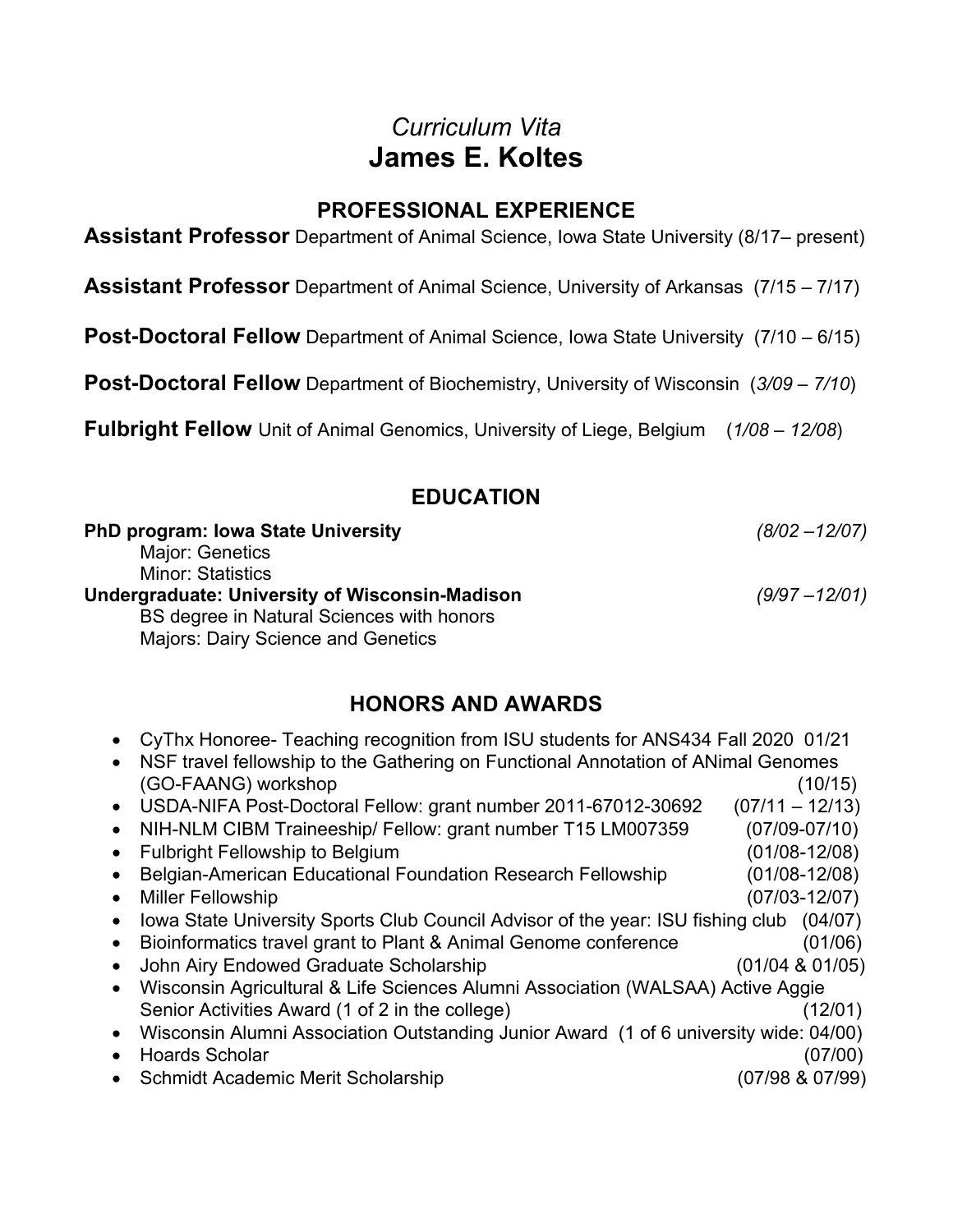# **PUBLICATIONS**

Refereed papers **Citations = 745 h-index = 16 i-10 index = 26 Date accessed= 2/04/21** Full publication profile available at Google Scholar: https://scholar.google.com/citations?user=ezFUr0AAAAAJ&hl=en \*Indicates co-first author **AIndicates corresponding author** 

- 42. Chinchilla-Vargas J, Kramer LM, Tucker JD, Hubbell, DS III, Powell JG, Lester TD, Backes EA, Anschutz K, Decker JE, Stalder KJ, Rothschild MF, and **JE Koltes**. 2020. Genetic basis of blood-based phenotypes and their relationship with performance and environment in beef cattle at weaning. *Frontiers in Genetics*. 11: 717. doi: 10.3389/fgene.2020.00717. eCollection 2020
- 41. Crook TS, Beck PA, Gadberry MS, Sims MB, Stewart CB, Shelton C, **Koltes J**, Kegley EB, Powell J, McLean DJ, and Chapman JD. 2020. Influence of an immune modulatory feed supplement on performance and immune function of beef cows and calves preweaning. *Journal of Animal Science*. 98 (3):skaa073. doi: 10.1093/jas/skaa073
- 40. Lima AO, **Koltes JE**, Diniz WJS, de Oliveira PSN, Cesar ASM, Tizioto PC, Afonso J, de Souza MM, Petrini J, Rocha MIP, Cardoso TF, Neto AZ, Coutinho LL, Mourao GB, and LCA Regitano. 2020. Potential biomarkers for feed efficiency-related traits in Nelore cattle identified by co-expression network and integrative genomics analyses. *Frontiers in Genetics* 11:189. doi: 10.3389/fgene.2020.00189. eCollection 2020
- 39. Andrade BGN, Bressani FA, Cuadrat RC, Tizioto PC, Oliveira PSN, Mourao GB, LL Coutinho, Reecy JM, **Koltes JE**, Walsh P, Berndt A, Palhares JCP, and Regitano LCA. 2020. The Nelore rumen and fecal microbiomes: Structure and inter-dependency of bacterial and archaeal populations. *Journal of Animal Science and Biotechnology*. 11, Article number: 6. https://link.springer.com/article/10.1186/s40104-019-0422-x
- 38. **Koltes JE**, JB Cole, NVL Serão, ME McCue, J Woodward, H Zhang, SD McKay, JK Lunney, LM Kramer, RN Dilger, R Reuter, R Clemmens, BM Murdoch, CE Rexroad III, GJM Rosa, RG Mateescu, SN White, M Worku, and JM Reecy. 2019. A vision for development and utilization of high-throughput phenotyping and big data analytics in livestock. *Frontiers in Genetics*. doi: 10.3389/fgene.2019.01197 https://www.frontiersin.org/articles/10.3389/fgene.2019.01197/abstract
- 37. Ramirez BC^ , Xin H, Beermann DH, Halbur PG, Hansen SL, Peschel JM, Rademacher CJ, Reecy JM, Ross JW, Shepherd TP, and **JE Koltes^.** 2019. At the intersection of industry and academia: How do we facilitate productive precision livestock farming in practice? *Animals* 9**;** 635. DOI: https://doi.org/10.3390/ani9090635
- 36. Oliveira PSN, LL Coutinho, Cesar ASM, Diniz WJD, De Souza MM, Andrade BGN, **Koltes JE**, Mourao GB, Zeriotini-Neto A, Reecy JM, and Regitano LCA. 2019. Co-expression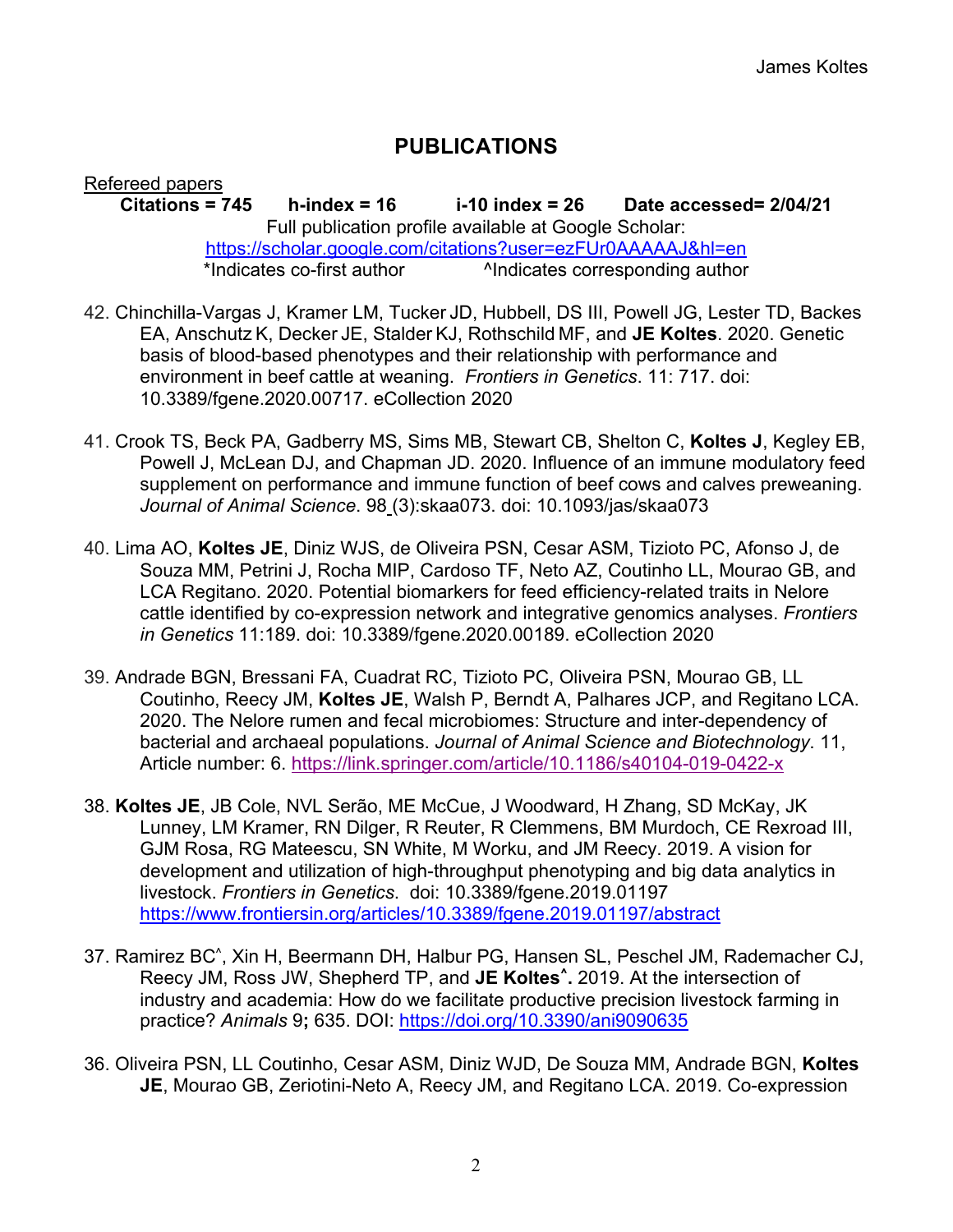networks reveals potential regulatory roles of miRNAs in fatty acids composition of Nelore cattle. *Frontiers in Genetics*. 11. https://doi.org/10.3389/fgene.2019.00651

- 35. **Koltes J.E**., Arora, I., Gupta R., Nguyen D.C., Schiad M., Kim J., Kimple M.E., and S. Bhatnagar. 2019. A gene expression network analysis of the pancreatic islets from lean and obese mice identifies complement 1q like-3 secreted protein as a regulator of  $\beta$ -cell function. *Scientific Reports*. 9, Article number: 10119.
- 34. Goncalves, T.M., LCA Regitano, **J.E. Koltes**, A.S.M. Cesar, S.C.S Andrade, G.B. Mourao, G. Gasparin, GCM Moreira, E Fritz-Waters, JM Reecy and LL Coutinho. 2018. Gene coexpression analysis indicates potential pathways and regulators of beef tenderness in Nellore Cattle. *Frontiers in Genomics*, 05 October 2018. https://doi.org/10.3389/fgene.2018.00441
- 33. Gupta R., **Koltes J.E**., Schiad M., Appakalai B., Kim J., Kimple M.E., and S. Bhatnagar. 2018. Complement 1q like-3 protein inhibits insulin secretion from pancreatic ß-Cells via the cell adhesioin G protein-coupled receptor BAI3. *Journal of Biological Chemistry*. 293:18086-18098. doi: 10.1074/jbc.RA118.005403
- 32. Cesar A.S.M., Regitano L.C.A., Reecy J.M., Poleti M.D., Oliveira G.B., Oliveira P.P.N., Oliveira G., Moreira G.C.M., Mudadu M.A., Tizioto P.C., **Koltes J.E.**, Fritz-Waters E., Kramer L., Garrick D., Beiki H., Geistlinger L., Mourão, G.B., Zerlotini-Neto A., and L.L. Coutinho. 2018. Identification of putative regulatory regions and transcription factors associated with intramuscular fat content-traits. *BMC Genomics* 19:499. doi: 10.1186/s12864-018-4871-y.
- 31. **Koltes J.E**., Koltes D.A., Mote B.E., Tucker J., and D.S. Hubbell III. 2018. Automated collection of heat stress data in livestock: new technologies and opportunities. *Translational Animal Science*. 2: 319-323. https://doi.org/10.1093/tas/txy061
- 30. Oliveira G., LCA Regitano, ASM Cesar, JM Reecy, KY Degaki, MD Poleti, AM Felício, **JE Koltes**, and LL Coutinho. 2018. Integrative analysis of microRNAs and mRNAs revealed regulation of intramuscular fat deposition in Nelore cattle. *BMC Genomics* 19:126. https://bmcgenomics.biomedcentral.com/articles/10.1186/s12864-018-4514-3
- 29. Iamartino D, E.L. Nicolazzi, C.P. Van Tassell, J.M. Reecy, E.R. Fritz-Waters, **J.E. Koltes,** S. Biffani, T.S. Sonstegard, S.G. Schroeder, P. Ajmone-Marsan, R. Negrini, R. Pasquariello, P. Ramelli, A. Coletta, J.F. Garcia, A. Ali, L. Ramunno, G. Cosenza, D.A. de Oliveira, M.G. Drummond, E. Bastianetto, A. Davassi, F. Brew, A. Pirani, and J.L. Williams. 2017. Design and validation of a 90k SNP genotyping assay for the Water Buffalo (Bubalus bubalis). *PLOS One* 12(10): e0185220 https://doi.org/10.1371/journal.pone.0185220.
- 28. Yazwinski T.A., Tucker C.A., Powell J., Beck P., Wray E., Jones L., **Koltes J.E**., and Weingartz C. 2017. A Fecal egg count reduction test with cattle treated 118 days earlier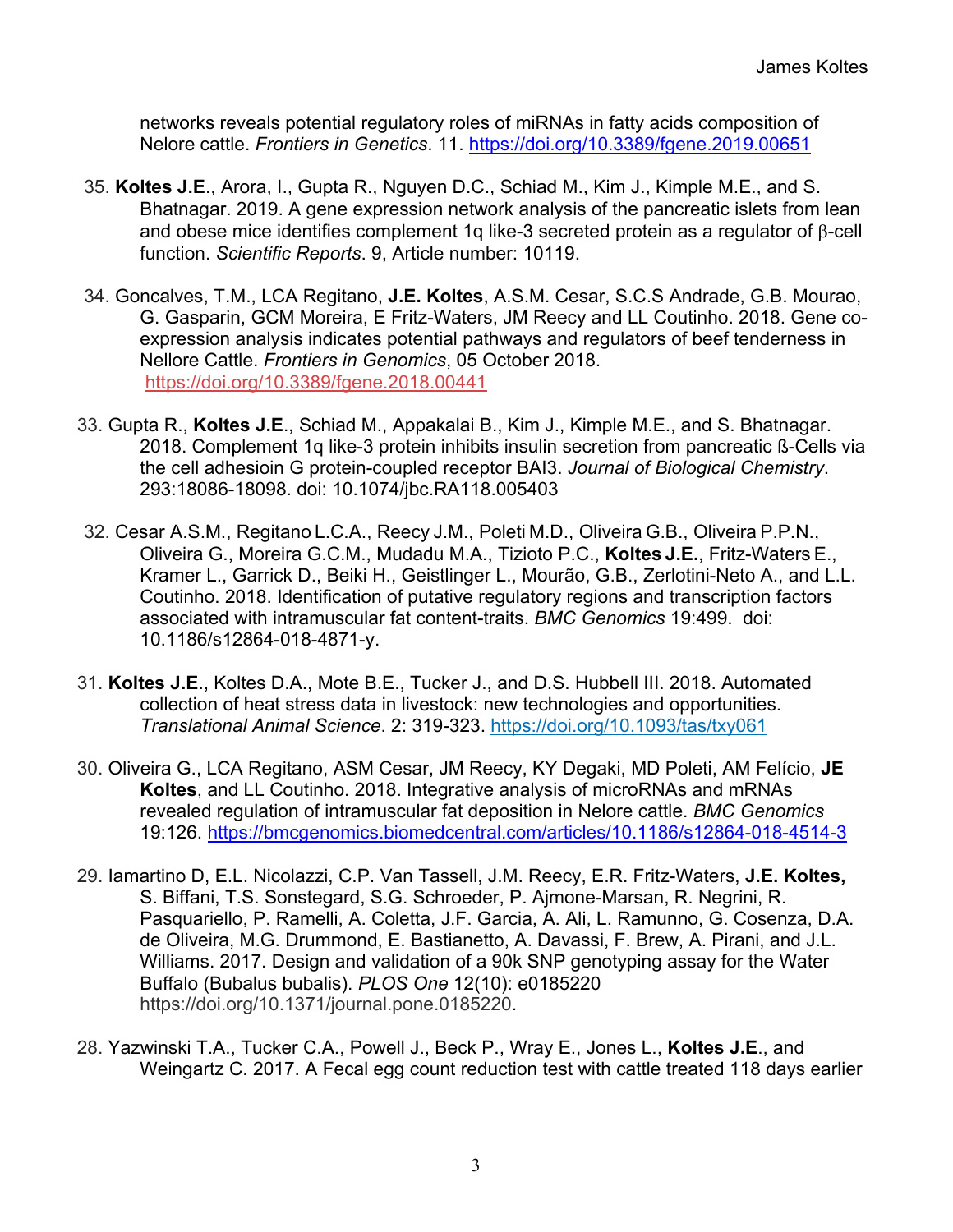with saline, albendazole in combination with doramectin or an extended release formulation of eprinomectin. *Bovine Practitioner* 51: 28-33.

- 27. Bao H., A. Kommadath, I. Choi, J.M. Reecy, **J.E. Koltes**, E. Fritz-Waters, C.J. Eisley, R.R.R. Rowland, C.K. Tuggle, J.C.M. Dekkers, J.K. Lunney, L.L. Guan, P. Stothard, and G.S. Plastow. 2017. Genetic architecture of gene expression underlying variation in host response to porcine reproductive and respiratory syndrome virus infection. *Scientific Reports*. 7:46203.
- 26. J.B. Cole, J.M. Bormann, C.A. Gill, H. Khatib, **J.E. Koltes**, C. Maltecca, and F. Miglior. 2017. Resilience of Livestock to Changing Environments. *Journal of Animal Science*. 95:1777-1779.
- 25. Jia C., Kong X., **Koltes J.E**., Gou X., Yang S., Yan D., Lu S., and Z. Wei. 2016. Gene Coexpression network analysis unraveling transcriptional regulation of high-altitude adaptation of Tibetan pig. *PLOS One*. Dec 9;11(12): e0168161. doi: 10.1371/journal.pone.0168161.
- 24. Cesar ASM, Regitano LCA, Poleti MD, Andrade SCS, Tizioto PC, Oliveira PSN, Felicio AM, Nascimento ML, Chaves AS, Lanna DPD, Tullio RR, Nassu RT, **Koltes JE**, Fritz-Waters E, Mourao GB, Zeriotini-Neto A, Reecy JM, and LL Coutinho. 2016. Differences in the skeletal muscle transcriptome profile associated with extreme values of fatty acids content. 2016. *BMC Genomics*. 17:961.
- 23. Kramer, L.M., **J.E. Koltes**, E.R. Fritz-Waters, M. Mayes, A. Markey, D.J. Garrick, N.T. Weeks and J.M. Reecy. 2016. Identification of epistatic interactions among fatty acid traits in Angus sired cattle. *BMC Genomics*. 17:891.
- 22. Fleming, D.S., **J.E. Koltes**, E.R. Fritz-Waters, J.M. Reecy, M.F. Rothschild, C.J. Schmidt, C.M. Ashwell, M.E. Persia and S.J. Lamont. 2016. Single nucleotide variant discovery of highly inbred Leghorn and Fayoumi chicken breeds using pooled whole genome resequencing data reveals insights into phenotypic differences. *BMC Genomics*. 17:812.
- 21. Buchanan, J.W., J.M. Reecy, D.J. Garrick, **J.E. Koltes**, M. Saatchi, Q. Duan, D.C. Beitz, and R.G. Mateescu. 2016. Deriving gene networks from SNP associated with triacylglycerol and phospholipid fatty acid fractions from ribeyes of Angus cattle. *Frontiers in Genetics*. 7:116. doi: 10.3389/fgene.2016.00116. eCollection 2016.
- 20. Boddicker, R.L.\*, **J.E. Koltes\***, E.R. Fritz-Waters, L. Koesterke, T. Yin, V. Mani, J.M. Reecy, D. Nettleton, L.H. Baumgard, N.K. Gabler, and J.W. Ross. 2016. Genome-Wide Methylation Profile Following Prenatal and Postnatal Dietary n-3 Fatty Acid Supplementation in Pigs. *Animal Genetics*. Aug 25. doi: 10.1111/age.12468.
- 19. Weeks N.T., G.R. Luecke, B.M. Groth, M. Kraeva, L. Ma, L.M. Kramer, **J.E. Koltes** and J.M. Reecy. 2016. High performance epistasis detection in quantitative trait GWAS.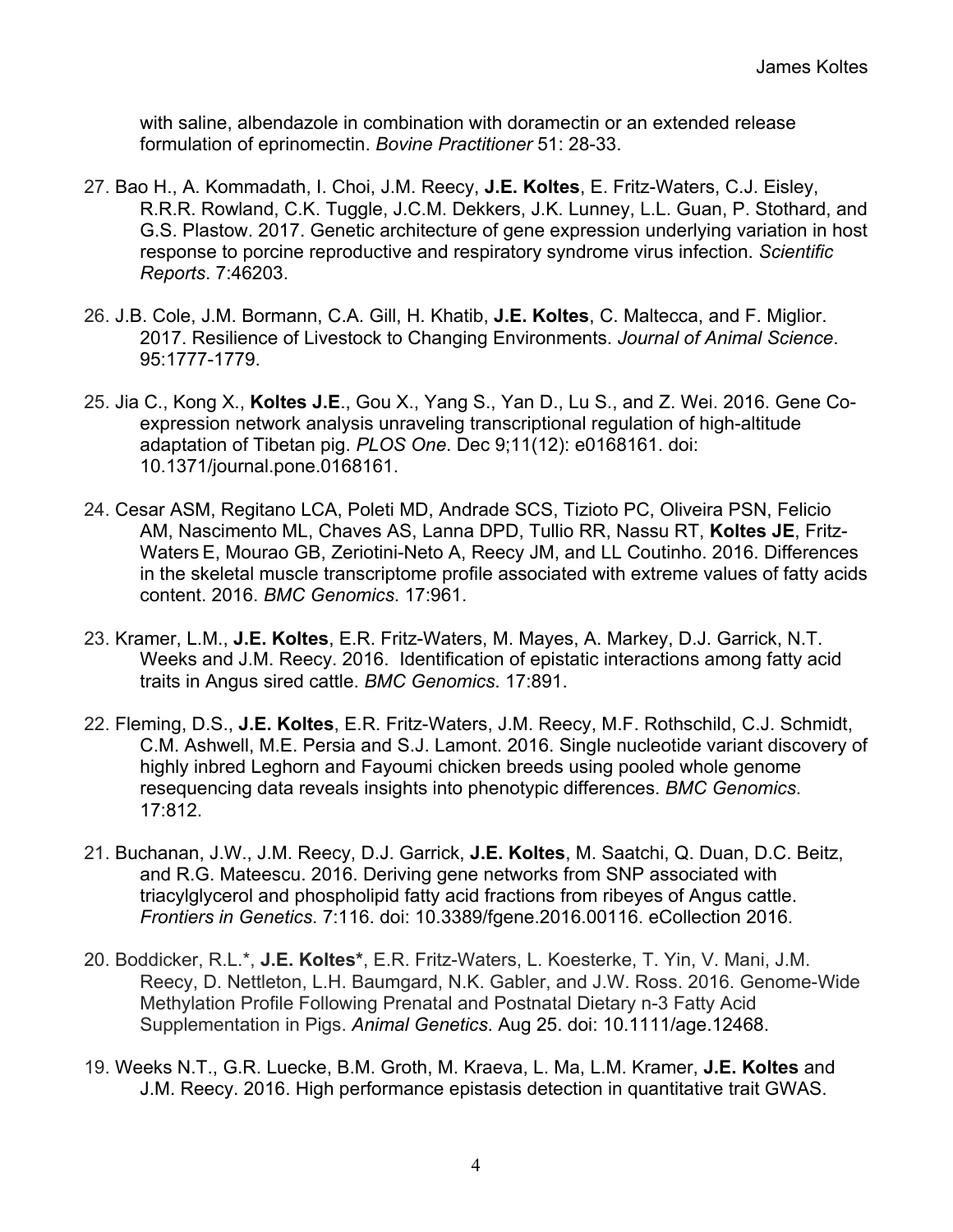*International Journal of High Performance Computing Applications*. doi: 10.1177/1094342016658110 http://hpc.sagepub.com/content/early/2016/07/12/1094342016658110.abstract This paper does not show up on pubmed as it is in a computing journal. It was selected as one of the top papers at the 2016 International Workshop on Parallelism in Bioinformatics (PBio2016) and was selected for publication based on it's merit. In addition, an article was written about this work for the Department of Energy's National Energy Research Scientific Computing Center (NERSC) newsletter. This paper has been cited 15 times (02/27/20).

- 18. Fleming, D.S., **J.E. Koltes**, A.D. Markey, C.J. Schmidt, C.M. Ashwell, M.F. Rothschild, J.M. Reecy, M.E. Persia and S.J. Lamont. 2016. Genomic analysis of Ugandan and Rwandan chicken Ecotypes Using a 600k genotyping array. *BMC Genomics* 17: 407.
- 17. Schroyen, M., Eisley C.J., **J.E. Koltes**, E. Fritz-Waters, Choi I., Plastow G.S., Guan L.L., Stothard P., Bao H., Kommadath A., Reecy J.M., Lunney J.K., Rowland R.R.R., Dekkers J.C.M., and Tuggle C.K. 2016. Bioinformatic analyses in early host response to Porcine Reproductive and Respiratory Syndrome virus (PRRS) reveals pathway differences between pigs with alternate genotypes for a major host response QTL. *BMC Genomics* 17: 196. http://www.biomedcentral.com/1471-2164/17/196
- 16. Luecke, G.R., N.T. Weeks, B.M. Groth, M. Kraeva, L. Ma, L.M. Kramer, **J.E. Koltes** and J.M. Reecy. 2015. Fast epistasis detection in large-scale GWAS for Intel Xeon Phi Clusters. Trustcom/BigDataSE/ISPA IEEE, 3: 228-235. doi:10.1109/Trustcom.2015.637 This paper does not show up on pubmed as it is in a computing journal. This paper has been cited 2 times (02/27/20).
- 15. Schroyen, M., J.P. Steibel, **J.E. Koltes**, I. Choi, N.E. Raney, C. Eisley, E. Fritz-Waters, J.M. Reecy, J.C.M. Dekkers, R.R.R. Rowland, J.K. Lunney, C.W. Ernst, and C.K. Tuggle. 2015. Whole blood microarray analysis of pigs showing extreme phenotypes after a porcine reproductive and respiratory syndrome virus infection. *BMC Genomics* 16: 516*.*
- 14. Cesar, A.S.M., Regitano L.C.A., **Koltes J.E.**, Fritz-Waters E., Gasparin G., Mourao G.B., Oliveira P.S.N., Reecy J.M., and LL Coutinho. 2015. Putative regulatory factors associated with intramuscular fat content. *PLOS ONE.* 10(6):e0128350. doi: 10.1371/journal.pone.0128350. eCollection 2015.
- 13. **Koltes J.E. \*,** Fritz-Waters E.\*, Eisley C.J., Choi I., Bao, H., Kommadath A., Serão N.V.L., Boddicker N., Abrams S.M., Schroyen M., Loyd H., Tuggle C.K., Plastow G.S., Guan L.L., Stothard P., Lunney J.K., Liu P., Carpenter S., Rowland R.R.R., J.C.M. Dekkers, and J.M. Reecy. 2015. Identification of a putative quantitative trait nucleotide in Guanylate Binding Protein 5 for host response to PRRS virus infection. *BMC Genomics.* 16:412.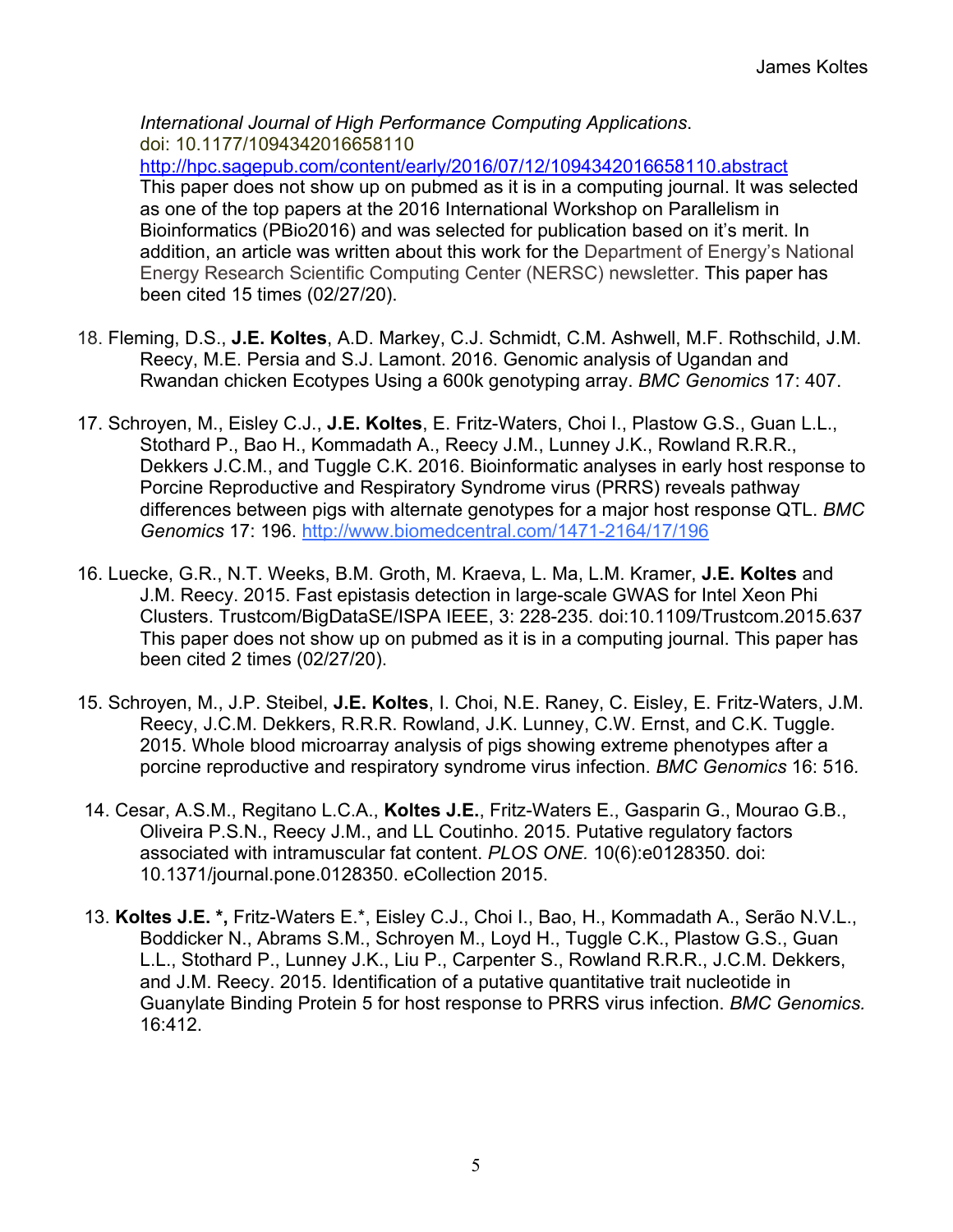- 12. **Koltes, J.E.,** D. Kumar, R.S. Kataria, V.L. Cooper, and J.M. Reecy. Transcriptional profiling of *PRKG2*-null growth plate identifies down-stream targets of *PRKG2*. 2015. *BMC Research Notes.* 8:177.
- 11. Pilcher, C., Jones C., Schroyen M., Severin A., Tuggle C.K., Patience J.F., and **J.E. Koltes^**. 2015. Gene expression profiling of longissimus dorsi and adipose tissue in pigs with differing post-weaning growth rates. *Journal of Animal Science*. 93(5): 2134- 43.
- 10. Yang, X.\*, **Koltes, J.E\*.,** Park, C.A., Chen, D., and JM Reecy. Gene co-expression network analysis provides novel insights into important factors involved in myostatin regulation across developmental timepoints in mouse skeletal muscle. 2015. *PLoS One*. Feb 19: 10(2):e0117607. doi: 10.1371/journal.pone.0117607
- 9. Baes C.F., Dolezal M.A., Bapst B., Fritz-Waters E., **Koltes J.E.**, Jansen S., Flury C., Signer-Hasler H., Stricker C., Fernando R., Fries R., Moll J., Garrick D.J., Reecy J.M., and Gredler B. Evaluation of variant identification methods for whole genome sequencing data in dairy cattle. 2014. *BMC Genomics*. Nov 1; 15:948.
- 8. Koesterke, L., **J.E. Koltes,** N.T. Weeks, K. Milfeld, M. Vaughn, J.M. Reecy and D. Stanzione. Discovery of biological networks using an optimized PCIT algorithm on Stampede's Intel Xeon and Xeon Phi processors. 2014*. Concurrency and Computation Practice and Experience.* 26: 2178-2190. http://onlinelibrary.wiley.com/doi/10.1002/cpe.3252/abstract This paper does not show up on pubmed as it is in a computing journal. The paper has been cited 17 times (02/27/20).
- 7. Koesterke, L., **J.E. Koltes,** N.T. Weeks, K. Milfeld, M. Vaughn, J.M. Reecy and D. Stanzione. Optimizing the PCIT algorithm on Stampede's Xeon and Xeon Phi processors for faster discovery of biological networks. 2013*.* Proceedings of the XSEDE2013 Conference. ACM. New York, NY, USA. doi>10.1145/2484762.2484794. This paper does not show up on pubmed as it is in a computing journal. This paper won an award as best lightning talk at the XSEDE 2013 conference, has been downloaded more than 181 times and cited 15 times (02/27/20). http://dl.acm.org/citation.cfm?id=2484794
- 6. Hu, Z-L**\***, **Koltes, J.E.\***, Park, C.A., Fritz, E.R., and J.M. Reecy. Invited Review: Bioinformatics approaches to livestock animal genomics research. *CABI Reviews*. 2011, 6: 1-15.
- 5. Lavine, J.A., Raess, P.W., Stapleton, D.S., Rabaglia, M.E., Suhonen, J.I., Schueler, K.L., **Koltes, J.E**., Dawson, J.A., Yandell, B.S., Samuelson, L.C., Beinfeld, M.C., Belt Davis, D., Hellerstein, M.K., Keller, M.P. and A.D. Attie. Cholecystokinin is upregulated in obese islets and expands b-cell mass by increasing b-cell survival. *Endocrinology*. 2010. 151(8): 3577-88.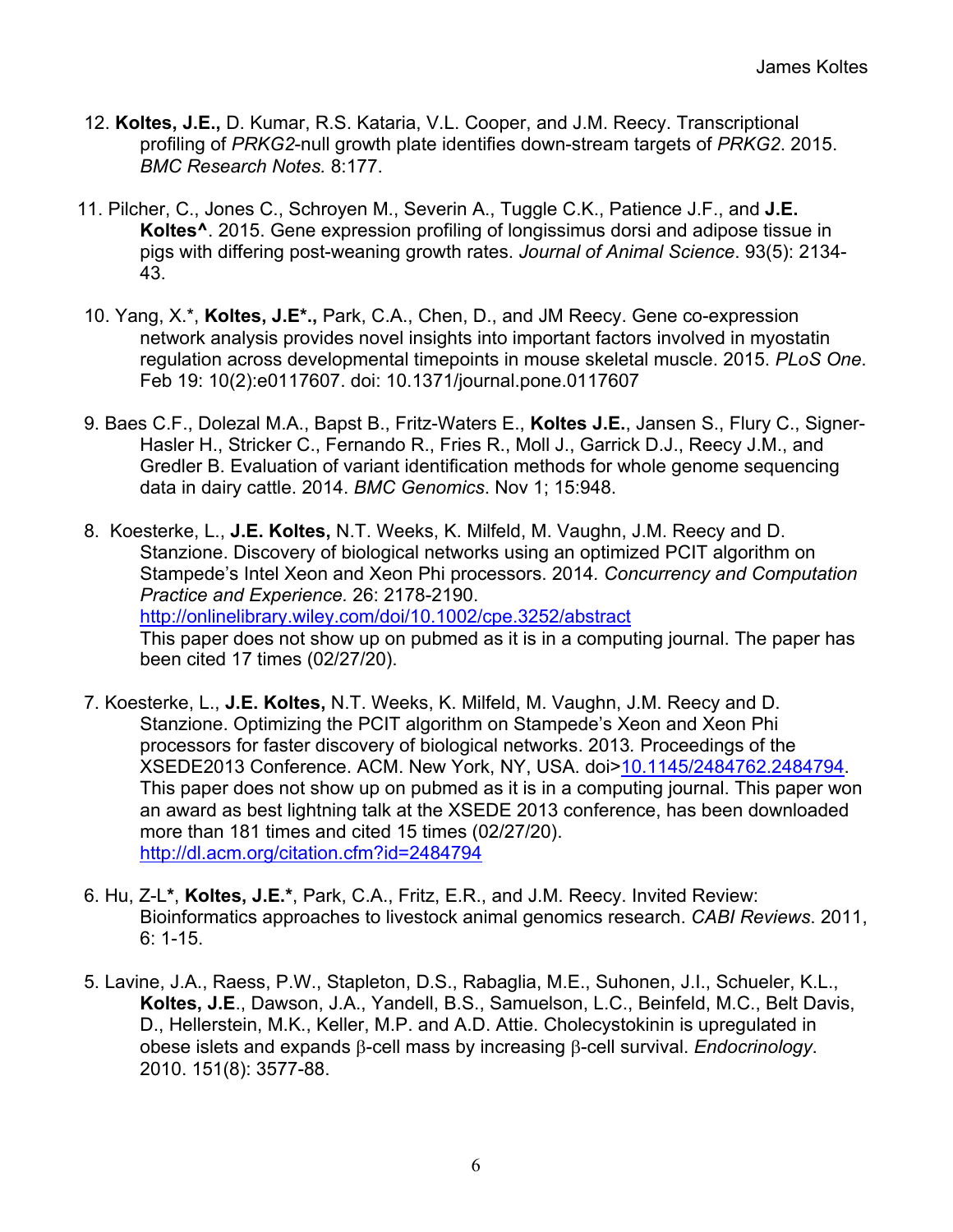- 4. **Koltes, J.E**., B.P. Mishra, D. Kumar, R.S. Kataria, L.R. Totir, R.L. Fernando, R. Cobbold, D. Steffen, W. Coppieters, M. Georges, and J.M. Reecy. A Nonsense mutation in the Kinase domain of cGMP-dependant, type II protein kinase (*PRKG2*) is the causative mutation for Angus dwarfism. *Proceedings of the National Academy of Science.* 2009, 106 (46): 19250-5.
- 3. **Koltes, J.E**., Z-L. Hu, E. Fritz, and J.M. Reecy. BEAP: BLAST extension and alignment program- a tool for contig construction and analysis of preliminary genome sequence. *BMC Research Notes*. 2009, 2:11.
- 2. Alexander, L.J., L.A. Kuehn, T.L.P. Smith, L. Matukumalli, B. Mote, **J.E. Koltes**, J. Reecy, T.W. Geary, and M.D. MacNeil. A Limousin specific myostatin allele affects longissimus muscle area and fatty acid profiles in a Wagyu-Limousin F2 population. *J. Animal Sci*ence. 2009, 87(5):1576-81.
- 1. Tshipuliso, N.O.M, L.J. Alexander, T.W. Geary, W.M. Snelling, D.C. Rule, **J.E. Koltes**, B.E. Mote, and M.D. MacNeil. Mapping QTL for fatty acid composition that segregate between Japaneese Black and Limousin breeds. *South African Journal of Animal Science*. 2008. 38 (2): 126-130.

#### PEER REVIEWED BOOK CHAPTERS

1. **Koltes JE** and F Peñagaricano*.* 2019. Linking genotype to phenotype: functional annotation as a tool to advance dairy cattle breeding. In Advances in breeding of dairy cattle (ed. Julius van der Weft and Jennie Pryce). Burleigh Dodds Science Publishing, Cambridge, UK (ISBN: 978 1 78676 296 2). http://dx.doi.org/10.19103/AS.2019.0058.19

### SUBMITTED PAPERS

Andrade BGN, Afli H, Bressani FA, Cuadrat RRC, de Oliveira PSN, Mourão GB, Coutinho LL, Reecy JM, **Koltes JE**, de Souza MM, Zerlotini Neto A, de Medeiros SR, Berndt A, Palhares JCP, and L Regitano. 2021. Fecal and ruminal microbiome components associated with methane emission in beef cattle. Submitted to *Animal Microbiome*

### PEER REVIEWED CONFERENCE PAPERS

- 7. Khanal, P., Sanglard, L.M.P, Koltes, J.E., Sommer, P., Poole, D.H., and N.V.L. Serão. 2017. Genetics of fescue toxicity in Angus cattle: Identification of differentially expressed genes in tolerant and susceptible Angus cows. The proceedings, 11<sup>th</sup> World Congress of Genetics Applied to Livestock Production. Auckland, New Zealand
- 6. Cesar, ASM, LCA Regitano, **JE Koltes**, ER Fritz-Waters, G. Gasparin, GB Mourao, DPD Lanna, JM Reecy and LL Coutinho. 2014. RNA sequencing analysis identifies retinoic acid pathway genes as differentially expressed in animals with extreme intramuscular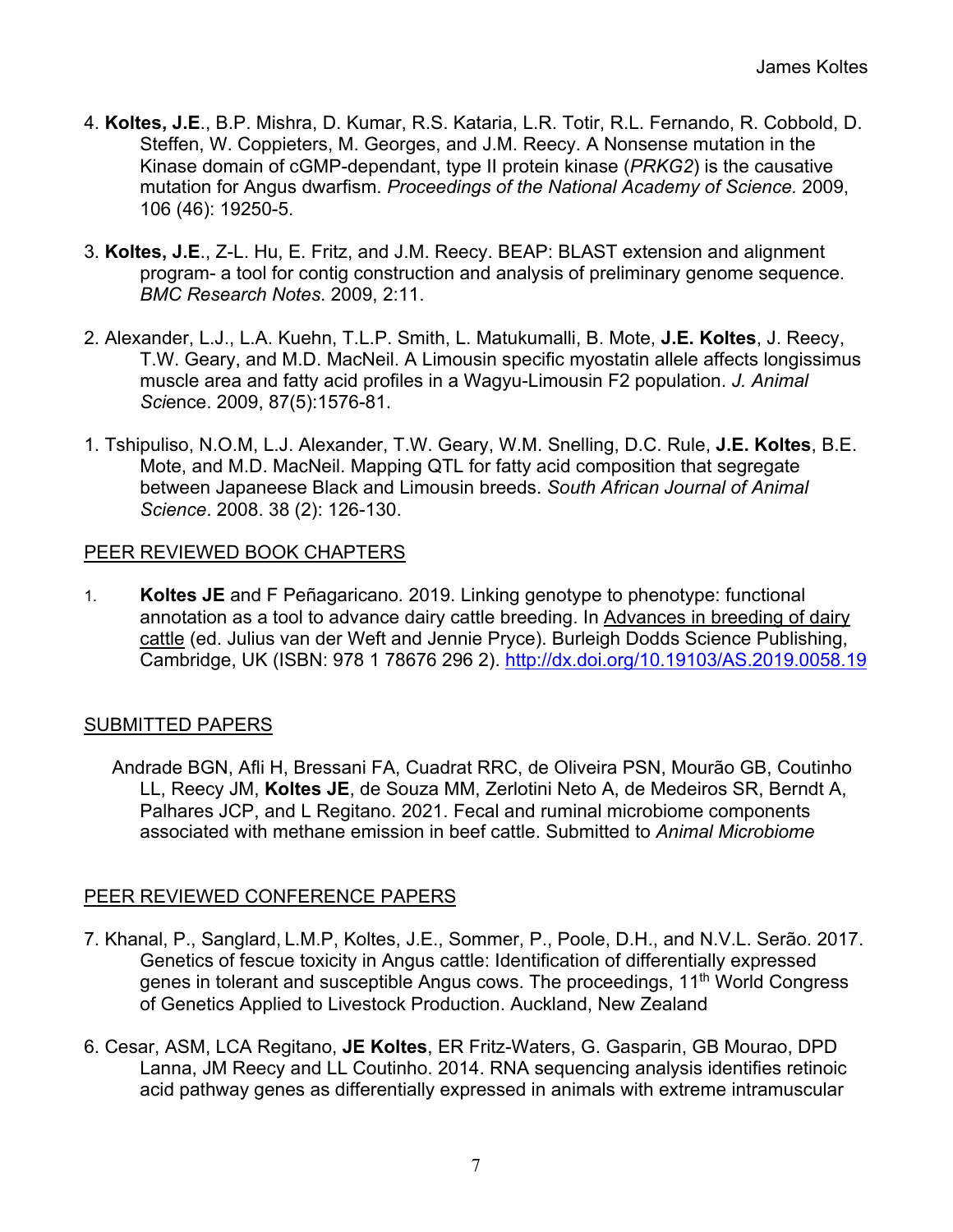fat GEBVs in Nellore steers. The proceedings, 10<sup>th</sup> World Congress of Genetics Applied to Livestock Production. Vancouver, Canada.

- 5. J. Reecy, J. Carson, F. McCarthy, **J.E. Koltes**, E. Fritz-Waters, J. Williams, E. Lyons, C.F. Baes, and M. Vaughn. 2014. Cyberinfrastructure for Life Sciences - iAnimal resources for genomics and other data driven biology. The proceedings, 10<sup>th</sup> World Congress of Genetics Applied to Livestock Production. Vancouver, Canada.
- 4. Baes, C.F., M.A. Dolezal, E. Fritz-Waters, **J.E. Koltes**, B. Bapst, C. Flury, H. Signer-Hasler, C. Stricker, R. Fernando, F. Schmitz-Hsu, D.J. Garrick, J.M. Reecy, and B. Gredler. 2014. Comparison of variant calling methods for whole genome sequencing data in dairy cattle. The proceedings, 10<sup>th</sup> World Congress of Genetics Applied to Livestock Production. Vancouver, Canada
- 3. Fleming, D.S., **J.E. Koltes**, E.R. Fritz-Waters, J.M. Reecy, and S. J Lamont. 2014. A Tale of Two Birds: SNP discovery and genomic architecture of highly inbred Leghorn and Fayoumi chicken breeds using whole genome resequencing. The proceedings, 10<sup>th</sup> World Congress of Genetics Applied to Livestock Production. Vancouver, Canada
- 2. L. M. Kramer, **J.E. Koltes**, E.R. Fritz-Waters, M. Mayes, A. Markey, M. Saatchi, N.T. Weeks, and J.M. Reecy. 2014. Identification of Epistatic Interactions Among Fatty Acid Traits, in Angus Sired Beef Cattle. The proceedings, 10<sup>th</sup> World Congress of Genetics Applied to Livestock Production. Vancouver, Canada
- 1. F. M. McCarthy, C. Gresham, **J. Koltes**, M.T. Arick, E. Lyons, E.T. Dawson, N. Hopkins, and S.C. Burgess. 2014. From data to knowledge: translating functional genomics data into information for livestock production. The proceedings, 10<sup>th</sup> World Congress of Genetics Applied to Livestock Production. Vancouver, Canada

### FULL PAPERS, NOT PEER REVIEWED

1. Iamartino, D, J.L. Williams, T.S. Sonstegard, J. M. Reecy, C.P. Van Tassell, E.L. Nicolazzi, S. Biffani, F. Biscarini, S. Schroeder, D.A. de Oliveira, A. Coletta, J.F. Garcia, A. Ali, L. Ramunno, G., R. Pasquariello, M.G. Drummond, E. Bastianetto, E. Fritz, **J.E. Koltes**, and The International Buffalo Consortium. 2013. The buffalo genome and the application of genomics in animal management and improvement. Proceedings of the World Buffalo Congress. Phuket, Thailand.

### ABSTRACTS

107. C.J. Siberski, M.S. Mayes, P.J. Gorden, A. Copeland, M. Healy, B.M Goetz, H. Beiki, L.M. Kramer, L.H. Baumgard, P. Dixon, and **J.E. Koltes**. Inclusion of automated sensor data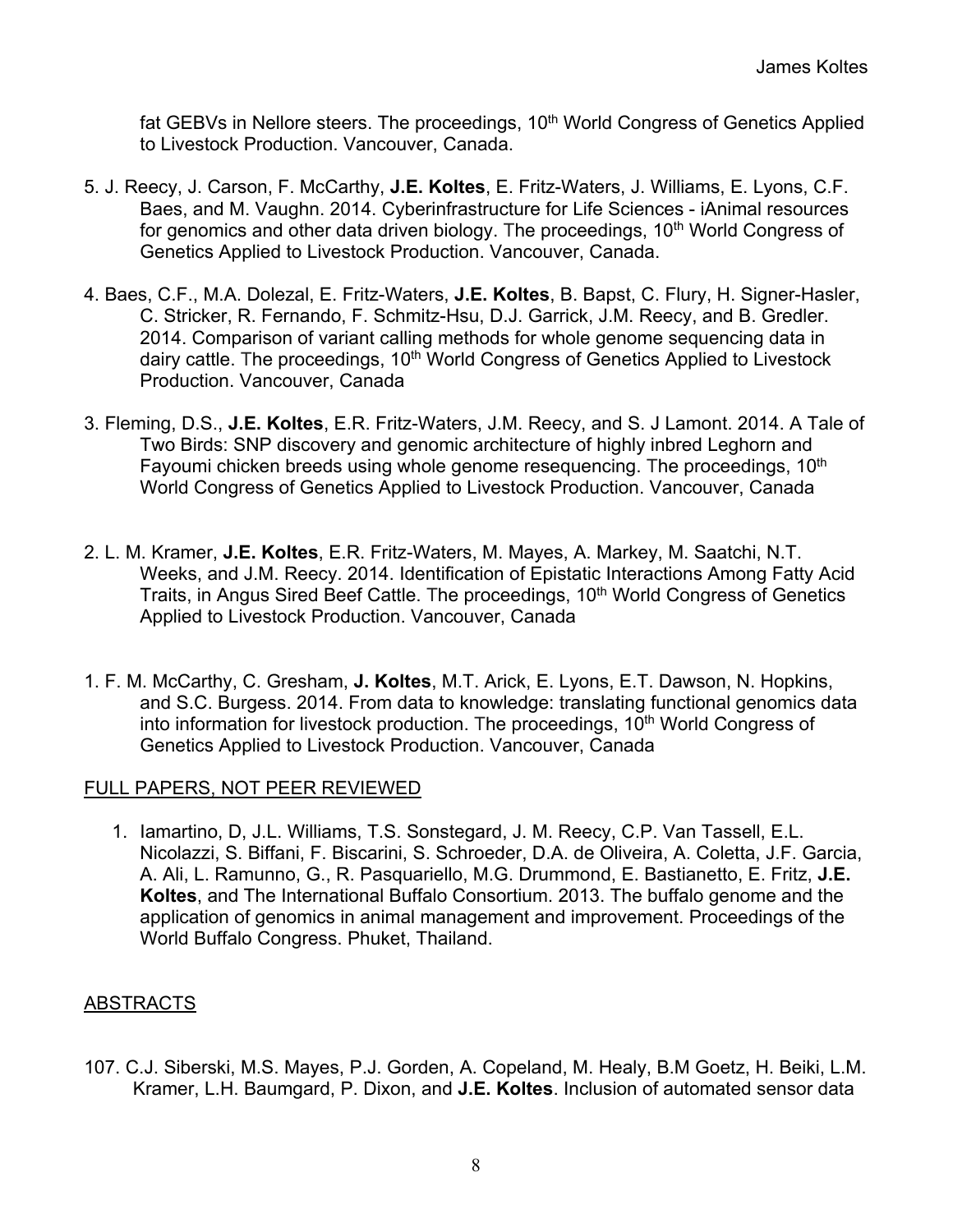as a predictor of feed intake increases the variance explained by a random forest model. Proc. Of the National ASAS meeting. 2020 Madison, WI, USA.

- 106. A.E. Jantzi, C.J. Siberski, B.M Goetz, M. Healy, K.P. Hayman, P.J. Gorden, L.H. Baumgard, and **J.E. Koltes**. Milking collar activity data is associated with health events and feed intake in lactating Holstein cattle. 2020 Proc. Of the National ASAS meeting. Madison, WI, USA.
- 105. C.J. Siberski, M.S. Mayes, P.J. Gorden, A. Copeland, M. Healy, B.M Goetz, H. Beiki, L.M. Kramer, L.H. Baumgard, P. Dixon, and **J.E. Koltes**. Predicting heath events and feed intake using sensor data in lactating Holstein cows. 2020. Proc. Of the National ADSA meeting. West Palm Beach, FL, USA.
- 104. M. J. VandeHaar, R. J. Tempelman, **J.E. Koltes**, H. M. White, K. A. Weigel, E. Connor, P. Van Raden, F. Peñagaricano, J. Santos, K. Parker Gaddis, J. Burchard, and J. Durr. Improving dairy feed efficiency, sustainability, and profitability by impacting farmer's breeding and culling decisions. 2020. ICAR Annual Conference. Leeuwarden, The Netherlands.
- 103. Chinchilla-Vargas J, L. M. Kramer, J. D. Tucker, D. S. Hubbell III, J. G. Powell, T. D. Lester, E. A. Backes, K. Anschutz, J. E. Decker, K. J. Stalder, M. F. Rothschild, and **J. E. Koltes**. Genetic Basis of blood traits in beef cattle and their relationship with production traits at weaning. 2020 Proc. of Midwest ASAS meeting. Omaha, NE, USA.
- 102. Beiki, H., **J.E. Koltes**, Z-L. Hu, J. M. Reecy. Analysis of Divergent Transcription Events Across Cattle Tissues. 2020. Proc. of Plant and Animal Genome XXVIII. San Diego, CA, USA.
- 101. MM de Souza, H Beiki, DA Koltes, JG Powell, JA Atchley, LM Meyer, J Tucker, DS Hubbell, III, and **JE Koltes.** Effect of toxic fescue on whole blood gene expression in beef cattle. 2020. Proc. of Plant and Animal Genome XXVIII. San Diego, CA, USA.
- 100. Chinchilla-Vargas J, L. M. Kramer, J. D. Tucker, D. S. Hubbell III, J. G. Powell, T. D. Lester, E. A. Backes, K. Anschutz, J. E. Decker, K.J. Stalder, M. F. Rothschild, and **J. E. Koltes**. Blood traits in beef cattle and their relationship with production traits at weaning. 2020. Proc. of Plant and Animal Genome XXVIII. San Diego, CA, USA.
- 99. Petry, B, Copola, A.G.L, Moreira, G.C.M, Godoy, T.F, Jorge, E.C, Peixoto, J.O, Ledur, M.C, **Koltes, J.E**, Coutinho, L.L Functional analysis indicates *SAP30* as putative causal gene for muscle growth in chicken. 2020. Proc. of Plant and Animal Genome XXVIII. San Diego, CA, USA.
- 98. Beiki, H., **J. Koltes**, Z. Hu, and J. Reecy. Analysis of Alternative Splicing Events Across Cattle Tissues by Genome-Wide Integration of PacBio Iso-seq and RNA-Seq Data. 2019. Proceedings of the 37th International Society of Animal Genetics. Lleida, Spain.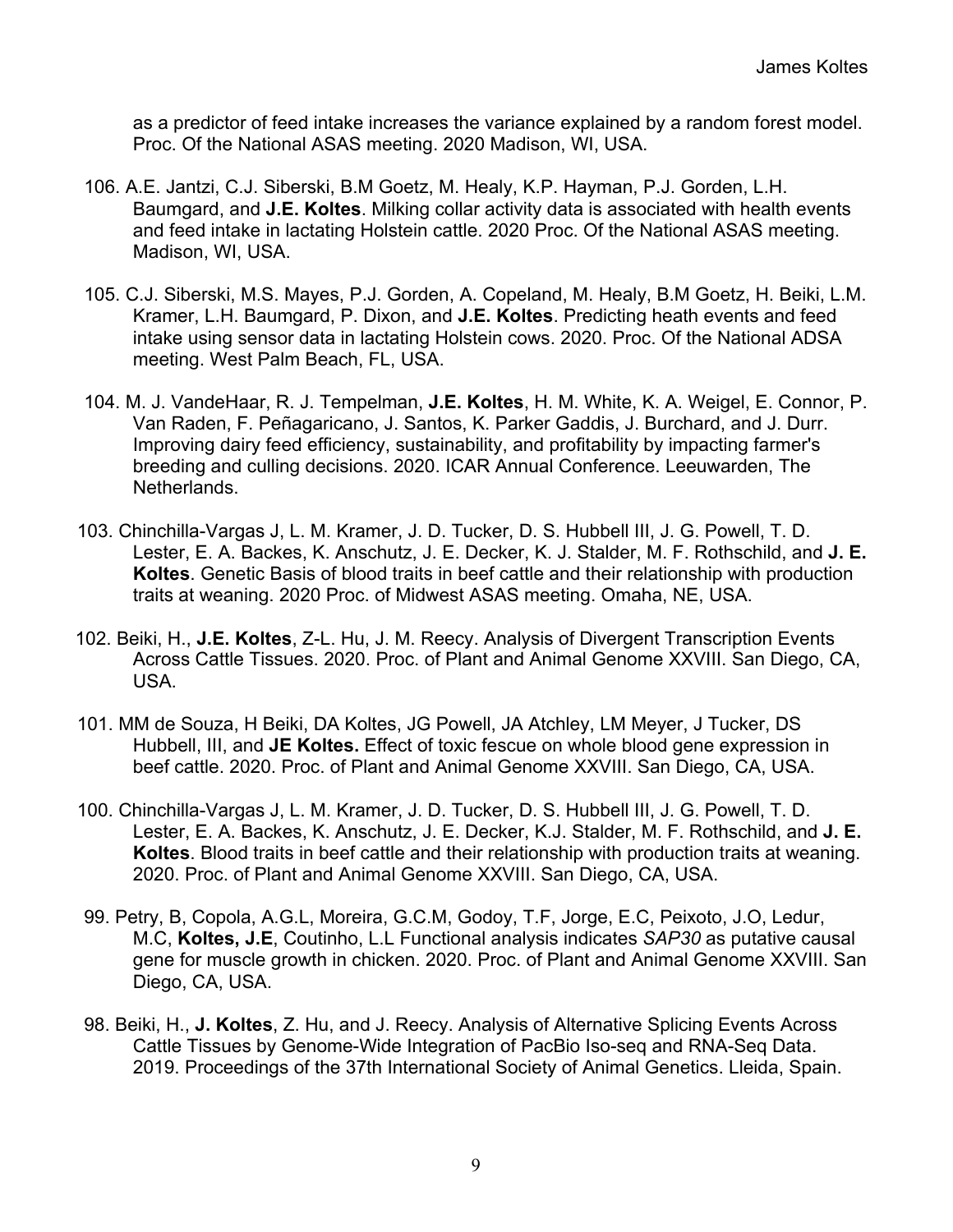- 97. M. de Souza, D. Koltes, H. Beiki, T. Tsai, M. Sales, C. Maxwell, J. Zhao, and **J. Koltes**. miRNA and mRNA differential expression in peripheral blood mononuclear cells of pigs exposed to topsoil in early life. 2019. Proceedings of the 37th International Society of Animal Genetics. Lleida, Spain.
- 96. **Koltes J.** Automated collection and processing of data in livestock farms. 2019**.** Proc. Of the National ADSA meeting. Cincinnati, OH, USA.
- 95. C. Siberski, M.S. Mayes, P.J. Gorden, A. Copeland, M. Healey, B.M. Goetz, L.H. Baumgard, and **J.E. Koltes**. Utilizing data collected via automated sensors as proxies for feed intake in dairy cattle and the impact of health status. 2019. Proc. Of the National ADSA meeting. Cincinnati, OH, USA.
- 94. **Koltes J**, Arora I, Gupta R., Nguyen D.C., and S. Bhatnagar. A gene expression network analysis of the pancreatic Islets from lean and obese mice identifies complement 1q-like-3 secreted protein as a regulator of beta cell function. 2019. American Diabetes Association Meeting. San Francisco, CA, USA.
- 93. Siberski C., Goetz B., Baumgard L.H., and **J.E. Koltes**. Preliminary exploration of relationships of automated sensor data with feed intake and efficiency in lactating dairy cattle. 2019. Proc. Of the Midwest ASAS meeting. Omaha, NE, USA.
- 92. Chinchilla-Vargas J, Kramer L. M., Tucker J. D., Hubbell D. S. III, Powell J. G., Lester T. D., Backes E. A., Anschutz K., Stalder K. J., Rothschild M. F., and **J. E. Koltes.** Peripheral blood parameters as proxies of performance in beef cattle: Heritability and genetic correlations between peripheral blood parameters and performance phenotypes. 2019. Proc. Of the Midwest ASAS meeting. Omaha, NE, USA
- 91. Beiki, H., Z. Hu, J.M. Reecy, **J.E. Koltes.** Analysis of the Cattle Tissue-specific Expression by Genome-wide Integration of RNA-seq data. 2019. Proc. of Plant and Animal Genome XXVII. San Diego, CA, USA.
- 90. Tuggle C.K., Zhou H., Ernst C., Loving C.L., **Koltes, J.E.**, Reecy J.M., Ross P., Nonneman D., Smith T.P.L., Steibel J., Huang W. Functional Annotation of the Porcine Genome: From descriptive to predictive biology. 2018. Fourth Livestock Genomics Conference. September 21-22, 2018. Hinxton, Cambridge, UK.
- 89. Palmer E.A., Kegley E.B., Beck P.A., Ball J.J., **Koltes J.E.**, Chewning S.K., Hornsby J.A., Reynolds J.L., Shoulders B.P., Cravey M.D., and J.G. Powell. 2018. Effect of a combination of live yeast and yeast cell wall products supplemented before and after weaning on heifer growth performance, immune function and heat stress. Plains Nutrition Conference. San Antonio, TX, USA.
- 88. Cesar A.S.M., Regitano L.C.A., Poteti M.D., Oliveira G.B., Oliveira P.P.N., **Koltes J.E.**, Fritz-Waters E., Reecy J.M., and L.L. Coutinho. 2018. MiRNA expression quantitative trait loci (miR-eQTL) regions identified in Nellore steers with whole genome imputed sequence variants. 23<sup>rd</sup> Annual Meeting of RNA Society. Berkeley, CA, USA.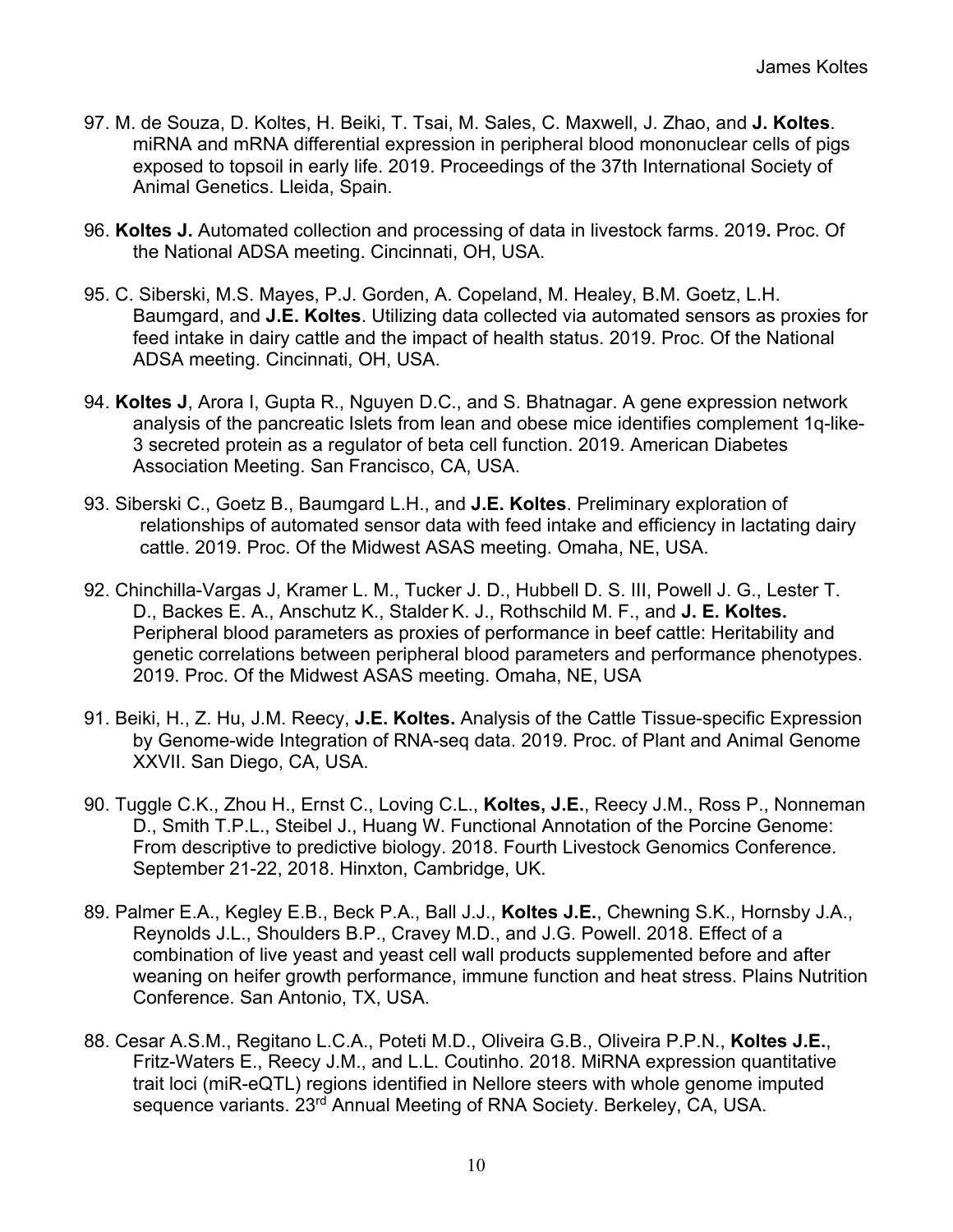- 87. Siberski C., O'Neil M., Ramirez-Ramirez H.A., and **J.E. Koltes**. 2018. Preliminary exploration of the relationship between automated rumen sensor data and feed intake. Proc. Of the National ADSA meeting. Knoxville, TN, USA.
- 86. Gupta R., Schiad M., Kimple M.E., **Koltes JE**, and S. Bhatnagar. 2018. The Complement-1q-like-3 inhibits Insulin secretion by an adhesion G-Protein Coupled Receptor, BAI3 in Pancreatic β-Cells. American Diabetes Association Meeting. Orlando, FL, USA.
- 85. Serao NVL, **Koltes JE**, Schmitz-Esser S, and DH Poole. 2018. Investigating host-genetic mechanisms associated with fescue- and heat-stress tolerance in cattle. Proc. of Plant and Animal Genome XXVI. San Diego, CA, USA.
- 84. Chewning SK, Meyer LR, Atchley JA, Powell JG, Tucker J, Hubbell DS III, Zhao J, and **JE Koltes**. 2018. Analysis of fecal microbiome of crossbred beef cows grazing toxic or novel fescue. Proc. Of the Midwest ASAS meeting. Omaha, NE, USA.
- 83. Ratton A, Chewning SK, Meyer LR, Atchley JA, Powell JG, Tucker J, Hubbell DS III, Zhao J, and **JE Koltes**. 2018. Toxic fescue exposure alters vaginal microbial communities of crossbred beef cows. Proc. Of the Midwest ASAS meeting. Omaha, NE, USA.
- 82. Crook TS, Beck PA, Gadberry MS, Sims MB, Stewart B, Shelton C., McLean DJ, Chapman JD, and **Koltes JE**. 2018. Effects of Omnigen-AF on Cow Performance. Proc. Of the Southern Section of ASAS meeting. Fort Worth, TX, USA.
- 81. Palmer EA, Kegley EB, Beck PA, Ball JJ, Chewning SK, **Koltes JE**, Hornsby JA, Reynolds JL, Shoulders BP, Cravey MD, and Powell JW. 2018. Effect of a combination of live yeast and yeast cell wall products supplemented before and after weaning on heifer growth performance and heat stress. Proc. Of the Southern Section of ASAS meeting. Fort Worth, TX, USA.
- 80. Sales MA, Tsai TC, Maxwell CV, Koltes DA and **JE Koltes**. 2017. Identification of differentially expressed microRNA in peripheral blood mononuclear cells of topsoilexposed piglets. Proc. Of the National ASAS meeting. Baltimore, MD, USA. Chosen as a late breaking abstract for a talk at the meeting.
- 79. **Koltes JE**. 2017. Automated collection of heat stress data in livestock: new technologies and opportunities. Proc. Of the National ASAS meeting. Baltimore, MD, USA. Invited talk
- 78. Gupta R, **Koltes J.E**., and S. Bhatnagar. 2017. C1ql3 antagonizes GLP-1 induced insulin secretion by Bai3 Adhesion G-Protein coupled receptor in pancreatic beta cells. Midwest islet meeting. Madison, WI, USA. Chosen for a talk at the meeting.
- 77. S Chewning, Koltes D.A., Powell J.G., Meyer L.M., Tucker J., Hubbell, III D.S., Chewning J., and **J.E. Koltes**. 2017. Analysis of serial vaginal temperature measurements in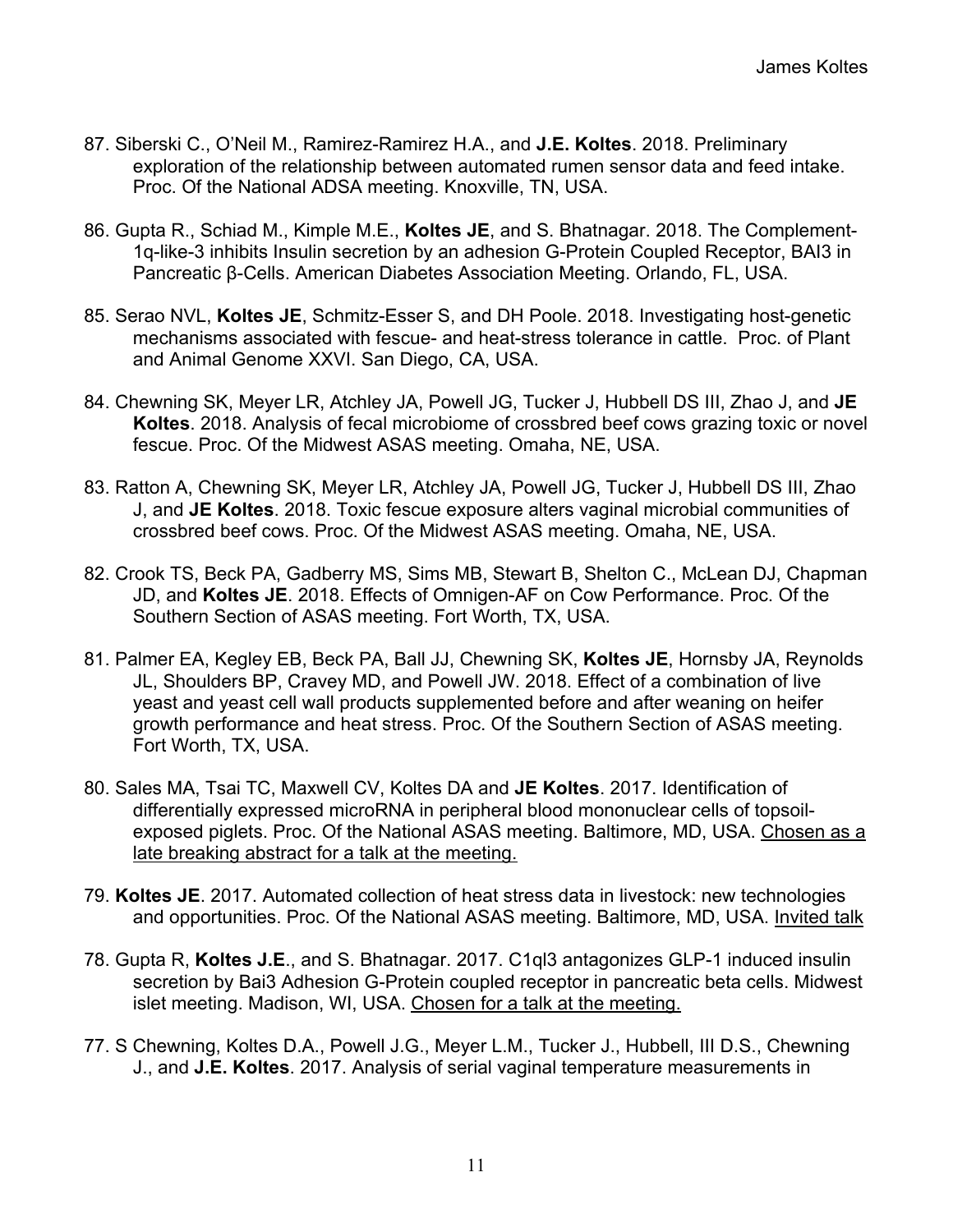crossbred beef cattle grazing novel or toxic fescue. Proc. Of the National ASAS meeting. Baltimore, MD, USA. Chosen for a talk at the meeting.

- 76. T.C. Tsai, M.A. Sales, D.A. Koltes, C. Maxwell, and **J.E. Koltes**. 2017. Differential gene expression in peripheral mononuclear cells of pigs exposed to topsoil in early life. Proc. Of the National ASAS meeting. Baltimore, MD, USA.
- 75. T. S. Crook, P. A. Beck, **J.E Koltes**, C. B. Stewart, C. Shelton, M. B. Sims, D. J. McLean, and J. D. Chapman. 2017. Effect of OmniGen-AF ® in Creep on Calf Performance. Proc. Of the National ASAS meeting. Baltimore, MD, USA.
- 74. Cesar ASM, Regitano LCA, Poleti MD, Oliveira GB, Oliveira PPN, **Koltes JE**, Fritz-Waters E, Reecy JM and LL Coutinho. 2017. MiRNA expression quantitative trait loci (eQTLmiRNA) regions identified in whole Nellore steers genome. Proceedings of the 36th International Society of Animal Genetics. Dublin, Ireland.
- 73. Gupta R., **Koltes J.E**., and S. Bhatnagar. 2017. C1ql3 Antagonizes GLP-1 Induced Insulin Secretion via Adhesion G-Protein Coupled Receptor, BAI3 in Pancreatic Beta Cells. American Diabetes Association Meeting.
- 72. Koltes D.A., Chewning S.K., Powell J.G., Meyer L.M., Tucker J., Hubbell, III D.S., and **J.E. Koltes**. 2017. In search of novel phenotypes and biomarkers associated with tall fescue and heat tolerance in crossbred beef cattle. Proc. of Plant and Animal Genome XXV. San Diego, CA, USA.
- 71. Fritz-Waters E.R., Reecy J.M., and J.E. **Koltes.** 2017. Facilitating comparative functional genomics through data reuse with livestock EpiDB. Proc. of Plant and Animal Genome XXV. San Diego, CA, USA.
- 70. **Koltes JE**, Gupta R., and S. Bhatnagar. 2016. Transcriptomics, informatics and functional analyzes identify the secreted protein C1ql3 as a regulator of beta-cell function. Keystone Conference on Diabetes.
- 69. Bao H., Kommadath A., Choi I., Reecy J.M., **Koltes J.E.**, Fritz-Waters E., Eisley C, Rowland R.R.R., Tuggle C.K., Dekkers J.C.M., Guan L., Stothard P., Plastow. G.S., and J.K. Lunney. 2016. Associations between cis-expression quantitative trait loci (ciseQTL) markers and host response to porcine reproductive and respiratory syndrome virus (PRRS) infection. Proceedings of the International Veterinary Immunology Symposium. Gold Coast, Australia.
- 68. **Koltes, J.E.**, Reecy J.M., Lyons E., McCarthy, F., Vaughn M., Carson J.P., Fritz-Waters E., and Williams J. 2016. Bioinformatics resources for animal genomics using CyVerse cyberinfrastructure. Proceedings of the 35th International Society of Animal Genetics. Salt Lake City, USA.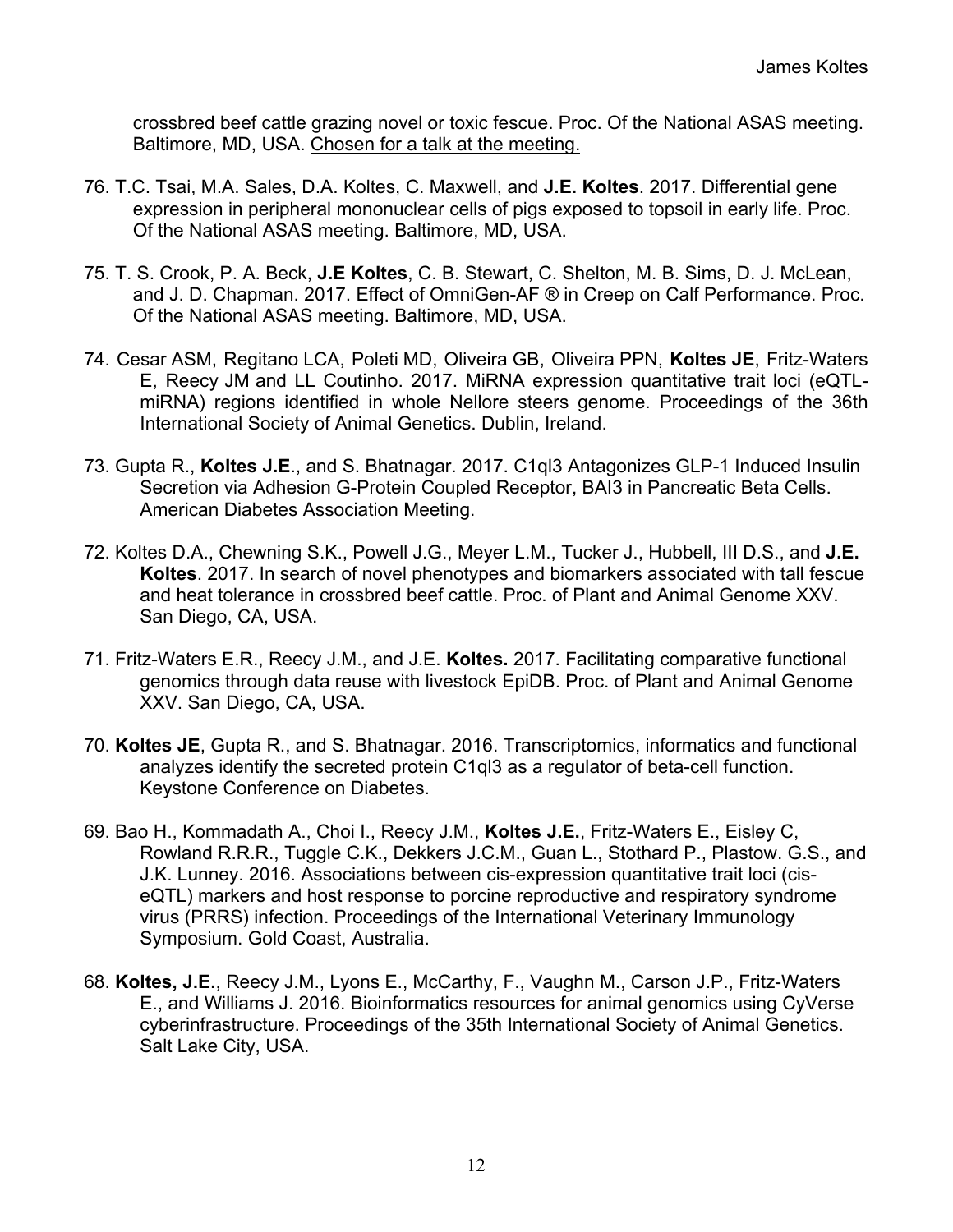- 67. Fritz-Waters E., Reecy J.M., Vaughn M., Carson J.P., and **Koltes, J.E.**, 2016. Mining functional genomics and epigenetics data with livestock EpiDB. Proceedings of the 35th International Society of Animal Genetics. Salt Lake City, USA.
- 66. Cesar ASM, Regitano LCA, Poleti MD, Andrade SCS, Tizioto PC, Oliveira PSN, Lanna DPD, Tullio RR, Nassu RT, **Koltes JE**, Fritz-Waters E, Reecy JM, and LL Coutinho. 2016. Association of skeletal muscle transcripts with fatty acid content in Nellore cattle. Proceedings of the 35th International Society of Animal Genetics. Salt Lake City, USA.
- 65. Bao H., Kommadath A., Choi I., Reecy J.M., **Koltes J.E.**, Fritz-Waters E., Eisley C, Rowland R.R.R., Tuggle C.K., Dekkers J.C.M., Lunney J.K., Guan L., Stothard P., and G.S. Plastow. 2016. Genetic architecture of gene expression underlying Variation in host response to porcine reproductive and respiratory syndrome virus (PRRSV) infection: Associations between cis expression quantitative trait loci (ciseQTL) markers and phenotypes. Proceedings of the 35th International Society of Animal Genetics. Salt Lake City, USA.
- 64. Seibert J.T., Boddicker R.L., **Koltes J.E.**, Nettleton D., Reecy J.M., Baumgard L.H., Ross J.W. 2016. Alterations in CpG Methylation as a result of prenatal heat stress exposure in pigs. Proceedings of the Society for the Study of Reproduction meeting. San Diego, CA, USA.
- 63. Yazwinski T.A., Tucker C.A., Powell J., Beck P., Wray E., Weingartz C., Andrews M., Jones L., and **J. Koltes**. 2016. A Fecal egg count reduction test with cattel treated 120 days earlier with albendazole in combination with doramectin or extended release eprinomectin. World Buiatrics Congress. Dublin, Ireland.
- 62. **Koltes, J.E.**, Fritz-Waters E., and Reecy J.M. 2016. Differential expression of small RNAs and mRNAs in bovine skeletal muscle with extreme saturated fatty acid levels. Proc of Plant and Animal Genome XXIV. San Diego, CA, USA.
- 61. **Koltes, J.E.**, Fritz-Waters E., and Reecy J.M. 2016. EpiDB: an omics data resource for cattle. Proc of Plant and Animal Genome XXIV. San Diego, CA, USA.
- 60. Cesar A. S. M., Regitano L. C. A., Lanna D.P.D., Poleti M.D., **Koltes, J**.**E,** Reecy J. M., Fritz-Waters, E. R., Kramer L., Garrick D., Mudadu M.A., Tullio R.R., and Coutinho, L. L. 2016. Expression quantitative trait loci (eQTL) hotspot regions from whole genome analysis of Nellore steers. Proc of Plant and Animal Genome XXIV. San Diego, CA, USA.
- 59. The FAANG Bioinformatics & Data Analysis Consortium. 2015. Towards common standardized procedures for the Functional Annotation of Animal Genomes (FAANG). Proceedings of the Gathering on Functional Annotation of Animal Genomes (GO-FAANG) workshop. Washington D.C., USA.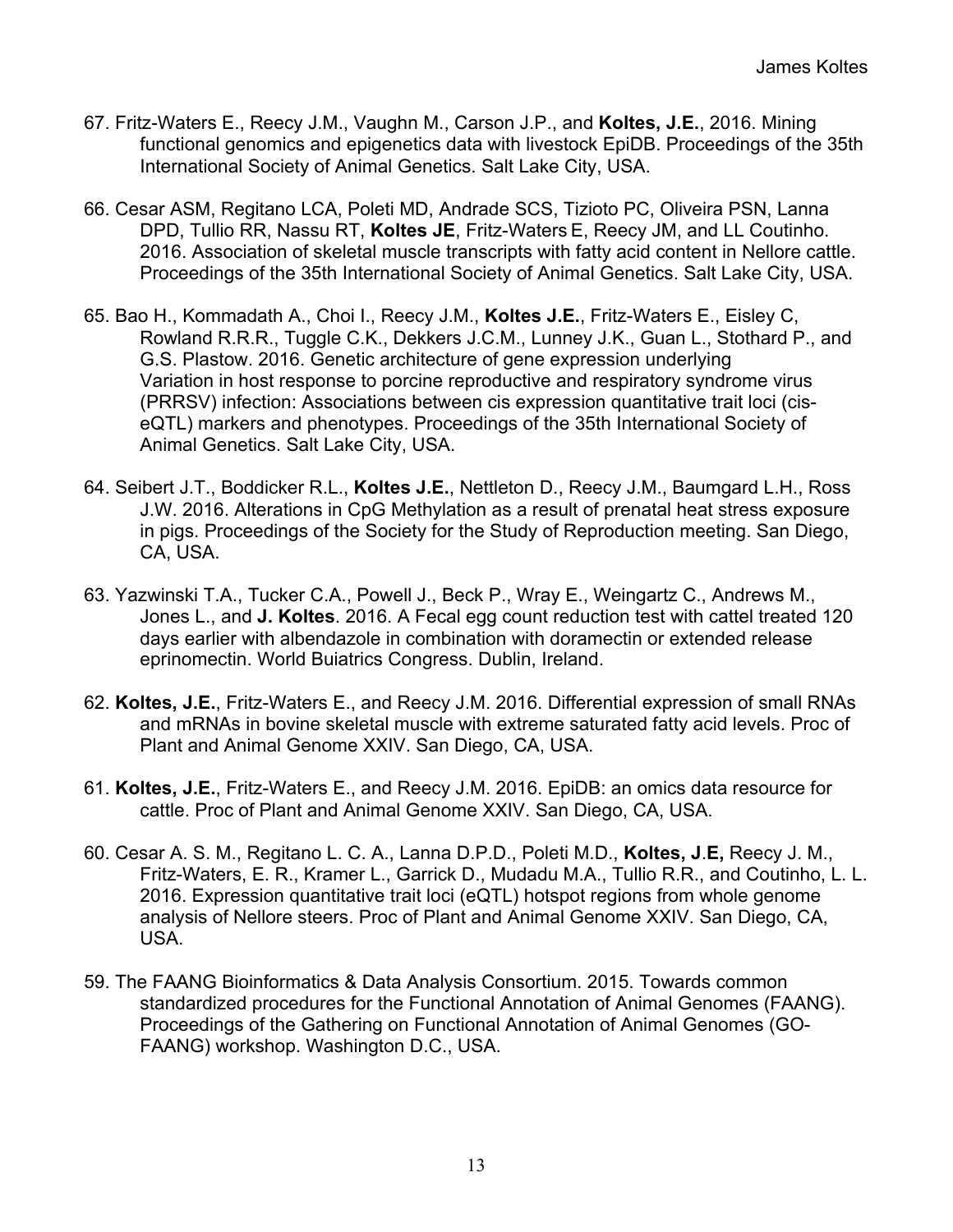- 58. **Koltes, J.E.**, Fritz-Waters E., and Reecy J.M. 2015. Livestock EpiDB: A resource for mining functional NGS data. Proceedings of the Gathering on Functional Annotation of Animal Genomes (GO-FAANG) workshop. Washington D.C., USA.
- 57. Schroyen, M., Eisley C.J., **J.E. Koltes**, E. Fritz-Waters, Choi I., Plastow G.S., Guan L.L., Stothard P., Reecy J.M., Lunney J.K., Rowland R.R.R., Dekkers J.C.M., and Tuggle C.K. 2015. Bioinformatic analyses of early host response to Porcine Reproductive and Respiratory Syndrome (PRRS) virus reveals pathway differences between pigs with alternate genotypes for a major host response QTL. Proc of the 2015 North American PRRS Symposium.
- 56. Cesar A. S. M., Regitano L. C. A., Lanna D.P.D., Poleti M.D., Andrade S.C.S., do Nascimento M.L., Chaves A.S., **Koltes, J**.**E,** Reecy J. M., Fritz-Waters, E. R., Tullio R.R., and Coutinho, L. L. 2015. Functional annotation of Logissimus dorsi transcriptome muscle with extreme values of oleic acid content. Proceedings of the Next Generation Sequencing USA Congress and co-located Single Cell Genomics & Transcriptomics USA Congress. Boston, MA, USA.
- 55. Lunney J.K., Choi I., Bao H., Kommadath A., Abrams S.M., Reecy J.M., Fritz-Waters E., **Koltes J.E.**, Eisley C, Tuggle C.K., Schroyen M., Dekkers J.C.M., Rowland R.R.R., Guan L., Stothard P., and G.S. Plastow. 2015. Pursuing porcine reproductive and respiratory syndrome (PRRS) control alternatives with translational genomics. European Veterinary Immunology Workshop (EVIW) Meeting. Vienna, Austria.
- 54. McKay S., J.W. Kim, R. Chapple, R.D. Schnable, D.E. Hagen, K. Wells, D. Bickhart, **J.E. Koltes**, J.M. Reecy, J.F. Taylor, and K. Taylor. 2015. DNA methylation affects phenotypic variation in cattle possessing extreme phenotypes for residual feed intake. Proc of Plant and Animal Genome XXIII. San Diego, CA, USA.
- 53. Hu, Z.-L., C.A. Park, **J.E. Koltes**, E. Fritz-Waters, and J.M. Reecy. 2015. An application programming interface (API) for programmable access to animal QTLdb. Proc of Plant and Animal Genome XXIII. San Diego, CA, USA.
- 52. Nicolazzi, E.L., C.P. Van Tassell, D. Iamartino, J. M. Reecy, E. Fritz-Waters, T.S. Sonstegard, **J.E. Koltes**, S.G. Schroeder, A. Ahmad, J.F. Garcia, L. Ramunno, G. Cosenza, J. Williams, and The International Buffalo Consortium. 2015. Using the 90K Buffalo SNP Array. Proc of Plant and Animal Genome XXIII. San Diego, CA, USA.
- 51. Reecy, J.M., J.P. Carson, **J.E. Koltes**, E. Fritz-Waters, Z.-L. Hu, D.J. Garrick, and M.W. Vaughn. 2015. Development and utilization of bioinformatic tools in livestock genomics. Proc of Plant and Animal Genome XXIII. San Diego, CA, USA.
- 50. Boddicker, R.L., **J.E. Koltes**, E. Fritz-Waters, J. Johnson, J.T. Seibert, J.M. Reecy, D. Nettleton, M.C. Lucy, T.J. Safranski, J.T. Selsby, R.P. Rhoads, N.K. Gabler, L.H. Baumgard, and J.W. Ross. 2015. Alterations in body composition and transcriptional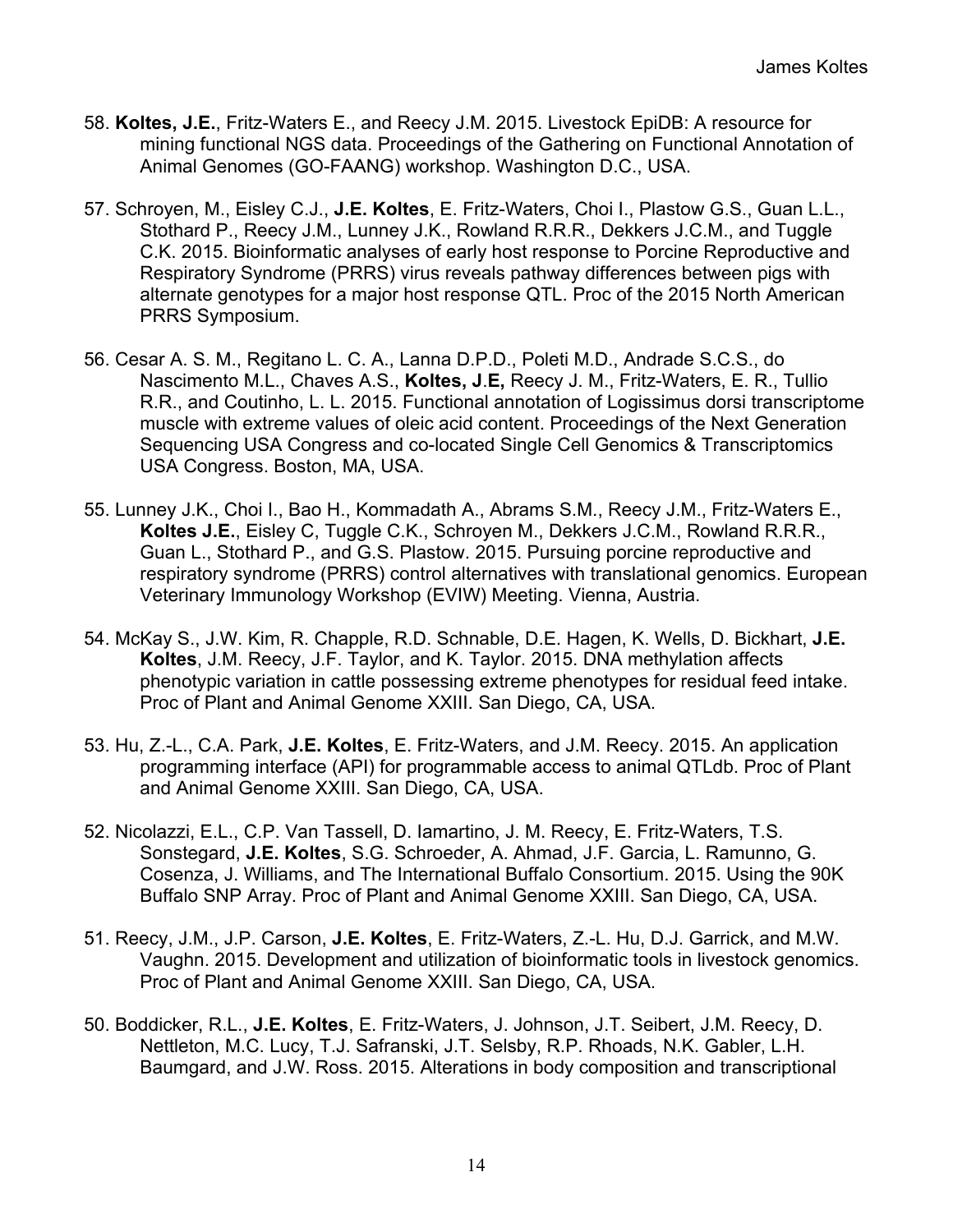profile as the result of prenatal heat stress expose in pigs. Proc of Plant and Animal Genome XXIII. San Diego, CA, USA.

- 49. Carson, J., E. Dawson, **J.E. Koltes**, E. Fritz-Waters, J.M. Reecy, and M. Vaughn. 2015. Leveraging iPlant Cyberinfrastructure for a New Data-Driven Research Community – iAnimal. Proc of Plant and Animal Genome XXIII. San Diego, CA, USA.
- 48. Fritz-Waters, E., **J.E. Koltes**, A Markey, J.M. Reecy. 2015. Beef Cattle Metagenomics: Predicting growth from the inside out. Proc of Plant and Animal Genome XXIII. San Diego, CA, USA.
- 47. Subramaniam, S., **J.E. Koltes**, J.M. Reecy, A. Forbes, F. McCarthy, and E. Lyons. 2015. Management and visualization of iAnimal quantitative data using iPlant and EPIC-CoGe. Proc of Plant and Animal Genome XXIII. San Diego, CA, USA.
- 46. Schroyen, M., Steibel J.P., I. Choi, **J.E. Koltes**, C. Eisley, E. Fritz-Waters, J.M. Reecy, J.C.M. Dekkers, Rowland R.R.R., Lunney J.K., Ernst C.W., and C.K. Tuggle. 2015. Whole blood micro-array analysis of pigs showing extreme phenotypes after a porcine reproductive and respiratory syndrome infection. Proc of Plant and Animal Genome XXIII. San Diego, CA, USA.
- 45. Lunney J.K ., R.R.R. Rowland, B. Trible, I. Choi, S.M. Abrams, J.M. Reecy, E. Fritz-Waters, **J.E. Koltes**, C.J. Eisley, C.K. Tuggle, M. Schroyen, A. Hess, J. Dunkelberger, J.C.M. Dekkers, N. Boddicker, J.P. Steibel, C.W. Ernst, L.L. Guan, H. Bao, A. Kommadath, P. Stothard, G.S. Plastow. 2015. Immunogenic analyses of swine responses to viral diseases. The Keystone symposia on Immunity to Veterinary Pathogens: Informing vaccine development.
- 44. Schroyen, M., Steibel J.P., I. Choi, **J.E. Koltes**, C. Eisley, E. Fritz-Waters, J.M. Reecy, J.C.M. Dekkers, Rowland R.R.R., Lunney J.K., Ernst C.W., and C.K. Tuggle. 2014. Blood transcriptomics in response to porcine reproductive and respiratory syndrome (PRRS). Proc of the 2014 North American PRRS Symposium.
- 43. Schroyen, M., C. Eisley, E. Fritz-Waters, I. Choi, **J.E. Koltes**, N. Boddicker, J.M. Reecy, J.K. Lunney, S. Carpenter, P. Liu, J.C.M. Dekkers, and C.K. Tuggle. 2014. GO annotation and WGCNA clustering of RNAseq data in response to Porcine Reproductive and Respiratory Syndrome (PRRS). Proc. Of 32<sup>nd</sup> International Society of Animal Genetics. Xi'an, China.
- 42. Fleming, D.S., **J.E. Koltes**, A. Markey, C.J. Schmidt, C. Ashwell, M.F. Rothschild, J. Reecy and S. J Lamont. 2014. Analysis of African chicken ecotypes using a 600k SNP chip. Proc. Of 32<sup>nd</sup> International Society of Animal Genetics. Xi'an, China.
- 41. Lunney J.K., Rowland B., Trible B., Choi I., Abrams S.M., Souza C., Reecy J.M., Fritz-Waters E., **Koltes J.E**., Eisley C., Tuggle C.K., Hess A., Dunkelberger J., Dekkers J.C.M., Boddicker N., Steibel J.P., Ernst C.W., Guan L., Bao H., Kommadath A., Stothard P., Plastow G.S., Ashley C., Ladining A., and John CS Harding. 2014.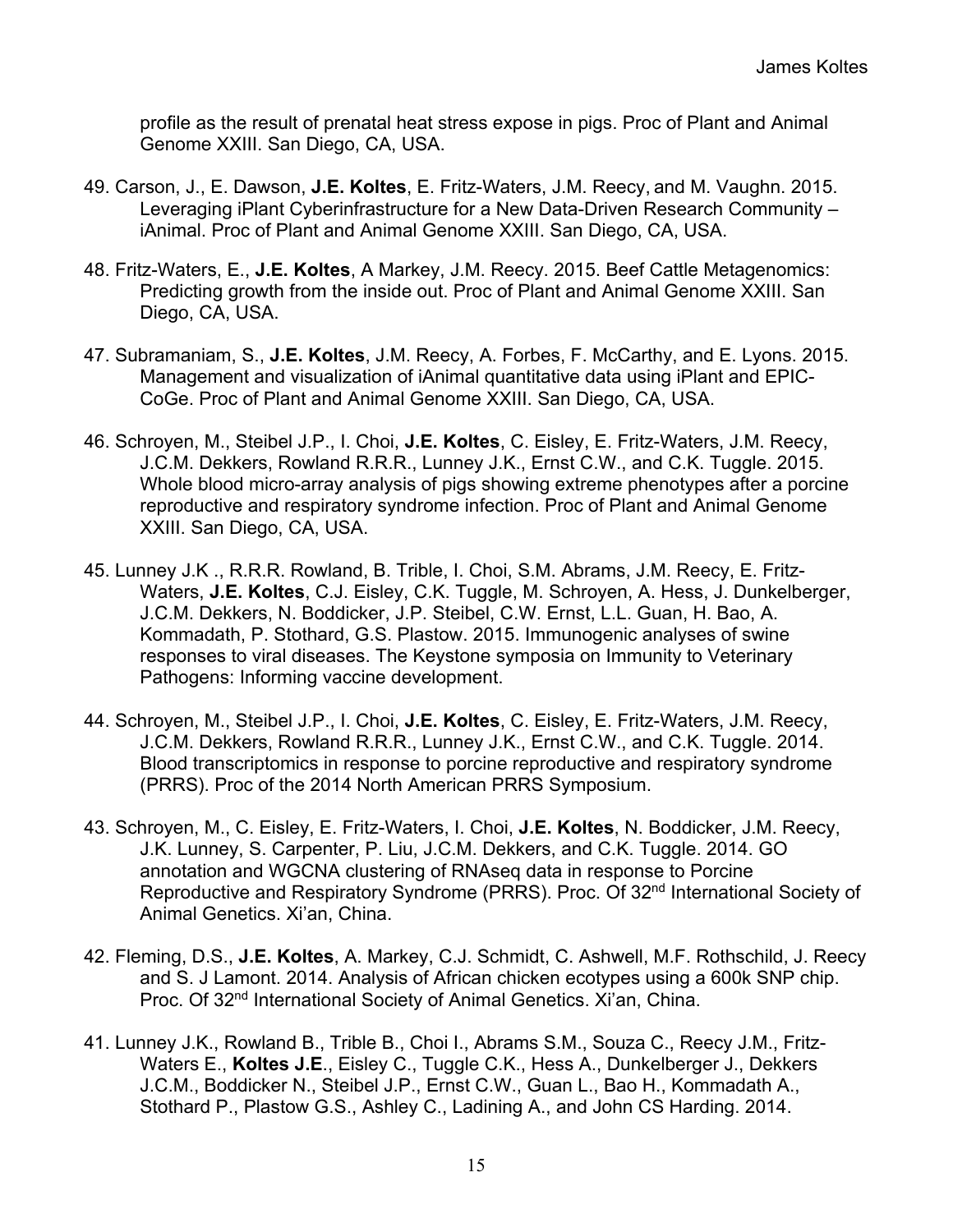Exploring genetic control of swine responses to viral disease. Proc. Of 32<sup>nd</sup> International Society of Animal Genetics. Xi'an, China.

- 40. Baes C, von Rohr P, Dolezal MA, Fritz-Waters E, **Koltes JE**, Bapst B, Flury C, Signer-Hasler H, Stricker C, Fernando R, Garrick D, Schmitz-Hsu F, Gredler B. 2014. The effect of genome coverage in whole genome sequencing data. Proc of the EAAP. Copenhagen, Denmark.
- 39. Baes C, von Rohr P, Dolezal MA, Fritz-Waters E, **Koltes JE**, Bapst B, Flury C, Signer-Hasler H, Stricker C, Fernando R, Garrick D, Schmitz-Hsu F, Gredler B. 2014. Assessing genomic variation in Swiss dairy cattle breeds using annotated whole genome sequence information. Proc of the EAAP. Copenhagen, Denmark.
- 38. **Koltes JE**, Fritz-Waters E, Hu Z-L and JM Reecy. 2014. Livestock EpiDB: a database and discovery tool integrating epigenetics and gene expression profiles. Proc of Plant and Animal Genome XXII. San Diego, CA, USA.
- 37. McKay SD, J-W Kim, R Chapple, RD Schnabel, DE Hagen, K Wells, D Bickhart, **J Koltes**, JM Reecy, JF Taylor, and K Taylor. 2014. To What Extent Does DNA Methylation Affect Phenotypic Variation in Cattle? Proc of Plant and Animal Genome XXII. San Diego, CA, USA.
- 36. Fritz ER, **JE Koltes**, C Van Tassell, T Sonstegard, J Williams, The International Buffalo Genome Consortium, and JM Reecy. 2014. Gleaning functional and conservation information from Buffalo variant data. Proc of Plant and Animal Genome XXII. San Diego, CA, USA.
- 35. Hu Z-L, **Koltes JE**, Fritz-Waters E, and JM Reecy. 2014. VCF Miner A Platform and Tools for Collaborative information mining from Next-Generation Sequencing variant data. Proc of Plant and Animal Genome XXII. San Diego, CA, USA.
- 34. JT Seibert, RL Boddicker, **JE Koltes**, JM Reecy, D Nettleton, MC Lucy, TJ Safranski, RP Rhoads, NK Gabler, LH Baumgard, JW Ross. 2014. Alterations in transcriptional profile as the result of prenatal Heat Stress exposure in pigs. Proc of Plant and Animal Genome XXII. San Diego, CA, USA.
- 33. C. M. Pilcher, C. K. Jones, M. Schroyen, **J. E. Koltes**, A. J. Severin, C. K. Tuggle, and J. F. Patience. 2014. Gene expression profiling of longissimus dorsi and adipose tissue in pigs with differing post-weaning growth rate. Proc of ASAS Midwestern Section. Des Moines, IA, USA.
- 32. Fritz-Waters E\*, **Koltes JE\***, Choi I, Serão NVL, Schroyen M, Lunney JK, Dekkers JCM, Tuggle CK, Carpenter S and JM Reecy. 2014. Identification of a putative quantitative trait nucleotide for host response to Porcine Respiratory and Reproductive Syndrome (PRRS) virus infection. Proc of Plant and Animal Genome XXII. San Diego, CA, USA.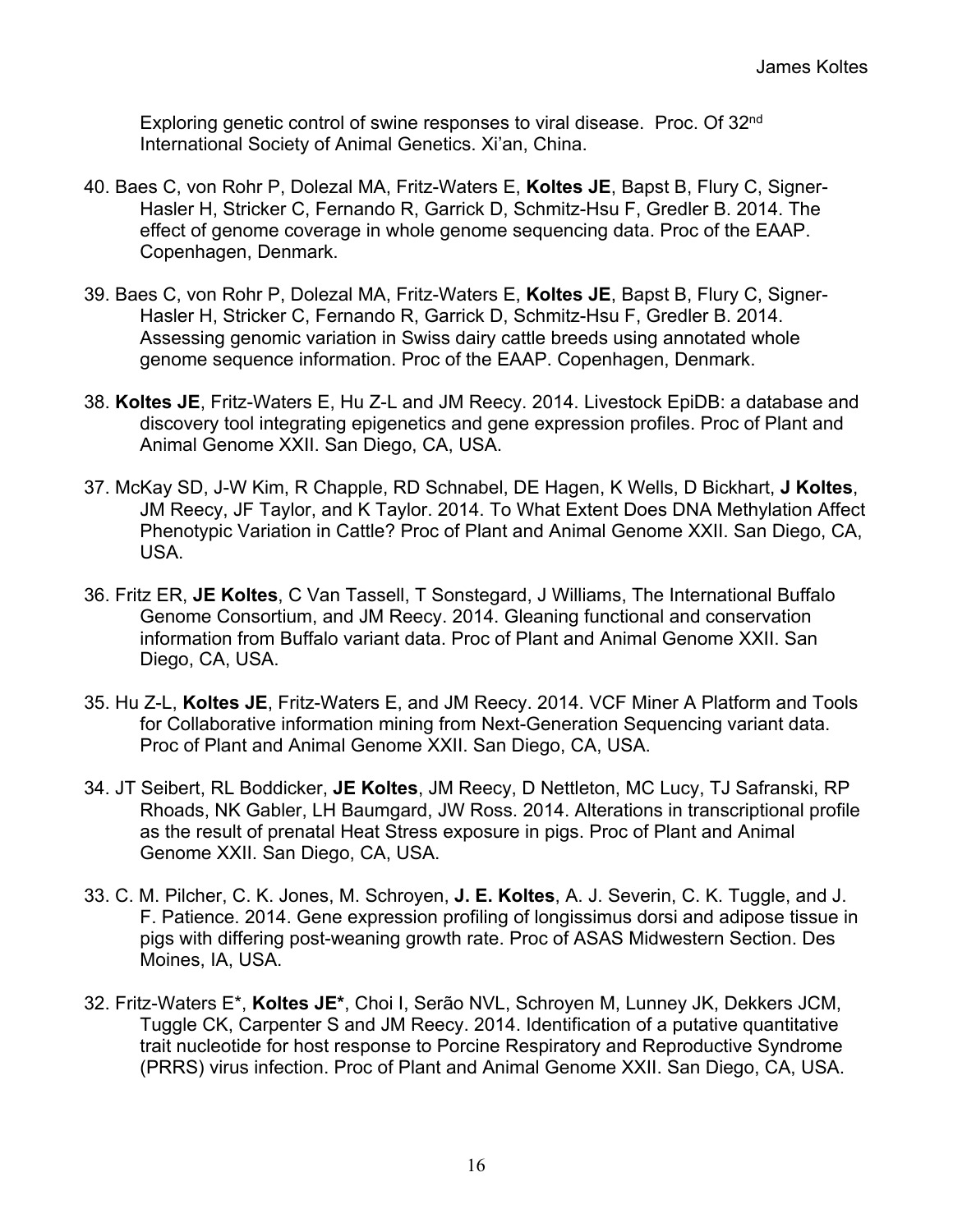- 31. Baes C, Dolezal M, Fritz-Waters E, **Koltes JE**, Bapst B, Flury C, Signer-Hasler H, Stricker C, Fernando R, Garrick D, Schmitz-Hsu F, Fries R, Gredler B. 2014. Comparison of variant calling methods for whole genome sequencing data in dairy cattle. Proc of Plant and Animal Genome XXII. San Diego, CA, USA.
- 30. Eisley CJ, E Fritz-Waters, I Choi, **JE Koltes**, N Boddicker, J Reecy, JK Lunney, S Carpenter, CK Tuggle, P Liu, and JCM Dekkers. 2014. Analysis of gene expression in a region associated with host response to porcine reproductive and respiratory syndrome virus challenge. Proc of Plant and Animal Genome XXII. San Diego, CA, USA.
- 29. **Koltes JE\***, Fritz-Waters E\*, Choi I, Serão NVL, Schroyen M, Lunney JK, Dekkers JCM, Tuggle CK, Carpenter S and JM Reecy. 2013. Identification of a putative quantitative trait nucleotide for host response to Porcine Respiratory and Reproductive Syndrome (PRRS) virus infection. Proc of the 2013 North American PRRS Symposium, Chicago, IL, USA.
- 28. Eisley CJ, E Fritz-Waters, I Choi, **JE Koltes**, N Boddicker, J Reecy, JK Lunney, S Carpenter, CK Tuggle, P Liu, and JCM Dekkers. 2013. Analysis of gene expression in a region associated with host response to porcine reproductive and respiratory syndrome virus challenge. Proc of the 2013 North American PRRS Symposium, Chicago, IL, USA.
- 27. Cesar, A. S. M., Regitano, L. C. A., **Koltes, J**., Fritz-Waters, E. R., Reecy, J. M., Mourão, G. B., Gasparin, G., Coutinho, L. L. 2013. Transcriptome profile in Longissimus dorsi muscle from Nellore steers with extreme GEBV for intramuscular fat percentage. Proceedings of Int. Society of Anim. Funct. Genom. Brazil.
- 26. Milanesi, M., L. Ramunno, G., Cosenza, A. Coletta, L. Zicarelli, E. Fritz, **J.E. Koltes**, J. M. Reecy, J. Williams, D. Iamartino, J.F. Garcia, T.S. Sonstegard, C.P. Van Tassell, P. Ajmone-Masan, and The International Buffalo Consortium. 2013. Whole genome genetic diversity of buffalo. Proceedings of the Animal Science and Production Association, Bologna, Italy.
- 25. Taylor AR, Jennings T, **Koltes J**, Gonda M, Underwood K, Reecy J, Wertz-Lutz A, and A Weaver. 2013. Maternal nutrition during the second trimester of gestation alters gene transcription in the resultant offspring. Proc of ASAS Midwestern Section. Des Moines, IA, USA.
- 24. **Koltes, J.E**., Tait, R.G. Tait Jr, Fritz, E.R., Mishra, B.P., Van Eenennaam, A.L., Mateescu, R.G., Van Overbeke, D.L., Garmyn, A.J., Liu, Q., Duan, Q., Nettleton, D., Beitz, D., Garrick, D., and J.M. Reecy. 2013. Systems-genetics analysis of bovine skeletal muscle iron level. Proc of Plant and Animal Genome XXI. San Diego, CA, USA.
- 23. **Koltes JE**, Fritz ER, Vaughn MW and JM Reecy. 2013. Accelerating livestock genomics with iAnimal. Proc of Plant and Animal Genome XXI. San Diego, CA, USA.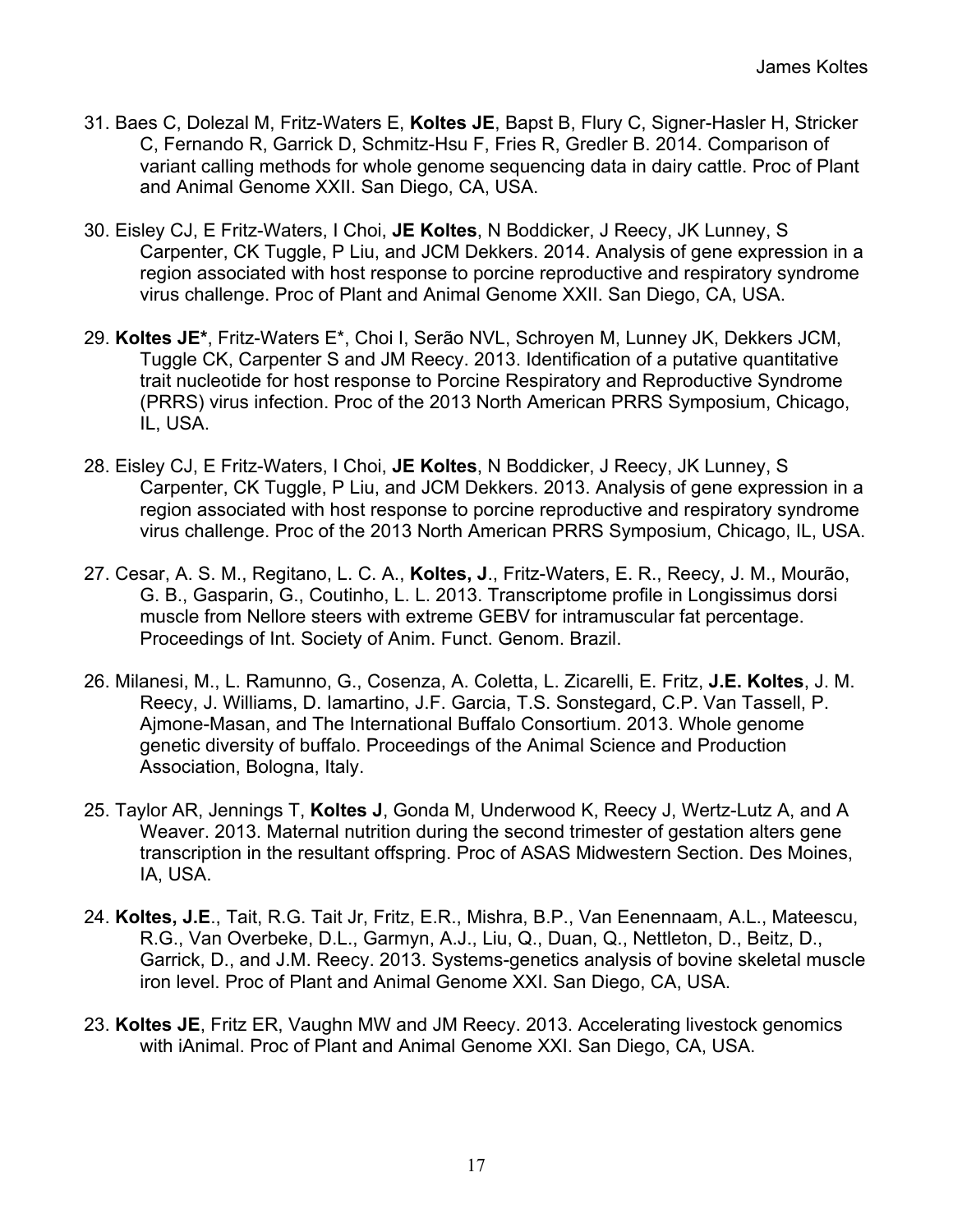- 22. **Koltes JE**, Vaughn MW, Fritz ER, Alexander LJ, and JM Reecy. 2013. Mining RNA sequencing data for evidence of allele specific expression in cattle. Proc of Plant and Animal Genome XXI. San Diego, CA, USA.
- 21. Ajmone-Masan, P., M. Milanesi, L. Bomba, L. Colli, N. Bacciu, L. Ramunno, G. Cosenza, A. Coletta, L. Zicarelli, E. Fritz, **J. Koltes**, J. M. Reecy, J. Williams, D. Iamartino, T.S. Sonstegard, C.P. Van Tassell and The International Buffalo Consortium. 2013. Biodiversity among Buffalo genomes. Proc of Plant and Animal Genome XXI. San Diego, CA, USA.
- 20. Fritz ER, **J.E. Koltes**, and JM Reecy. 2013. Identification of SNPs in Water Buffalo using next generation sequencing data. Proc of Plant and Animal Genome XXI. San Diego, CA, USA.
- 19. Van Tassell, C.P., T.S. Sonstegard, J. Williams, S. Schroeder, J. M. Reecy, **J.E. Koltes,** E. Fritz, J.F. Garcia, A. Zimin, A. Ali, D. Iamartino, J.R.V Herrera, and The International Buffalo Consortium. 2013. Design of a Buffalo SNP panel. Proc of Plant and Animal Genome XXI. San Diego, CA, USA.
- 18. Boddicker, R.L., **J.E. Koltes**, E.R. Fritz, T Yin, V. Mani, J.M. Reecy, D. Nettleton, L.H. Baumgard, N.K. Gabler, and J.W. Ross. 2013. Genome-Wide Methylation Profile and Methylation-Associated SNP Analysis Following Prenatal and Postnatal Dietary n-3 Fatty Acid Supplementation in Pigs. Proc of Plant and Animal Genome XXI. San Diego, CA, USA.
- 17. **Koltes, J.E**., Tait, R.G. Tait Jr, Fritz, E.R., Mishra, B.P., Van Eenennaam, A.L., Mateescu, R.G., Van Overbeke, D.L., Garmyn, A.J., Liu, Q., Duan, Q., Nettleton, D., Beitz, D., Garrick, D., and J.M. Reecy. 2012. A systems-genetics analysis of bovine skeletal muscle iron content. Proc. of the International Society of Animal Genetics. P2050. Cairns, Australia.
- 16. Boddicker, R.L. **J.E. Koltes**, E.R. Fritz, V. Mani, J.M. Reecy, N.K. Gabler, and J.W. Ross. 2012. Prenatal and Postnatal Dietary n-3 Fatty Acid Supplementation Alters Buffy Coat DNA Methylation Profile in Pigs. Proc of Plant and Animal Genome XX. San Diego, CA, USA.
- 15. Fritz, E.R.\*, **JE Koltes**\*, RG Tait Jr, DJ Garrick, and JM Reecy. 2012. Pipseq: a DNA sequencing alignment, variant detection, annotation and effect prediction pipeline. Proc of Plant and Animal Genome XX. San Diego, CA, USA.
- 14. **Koltes J.E**., Davis S.G., Hu Z-L., Shimoyama M., Dwinell M., Kwitek A.E., and J.M. Reecy. 2012. VCMap3.0: a comparative genetics viewer designed to transfer annotation, QTL and biological information across species. Proc of Plant and Animal Genome XX. San Diego, CA, USA.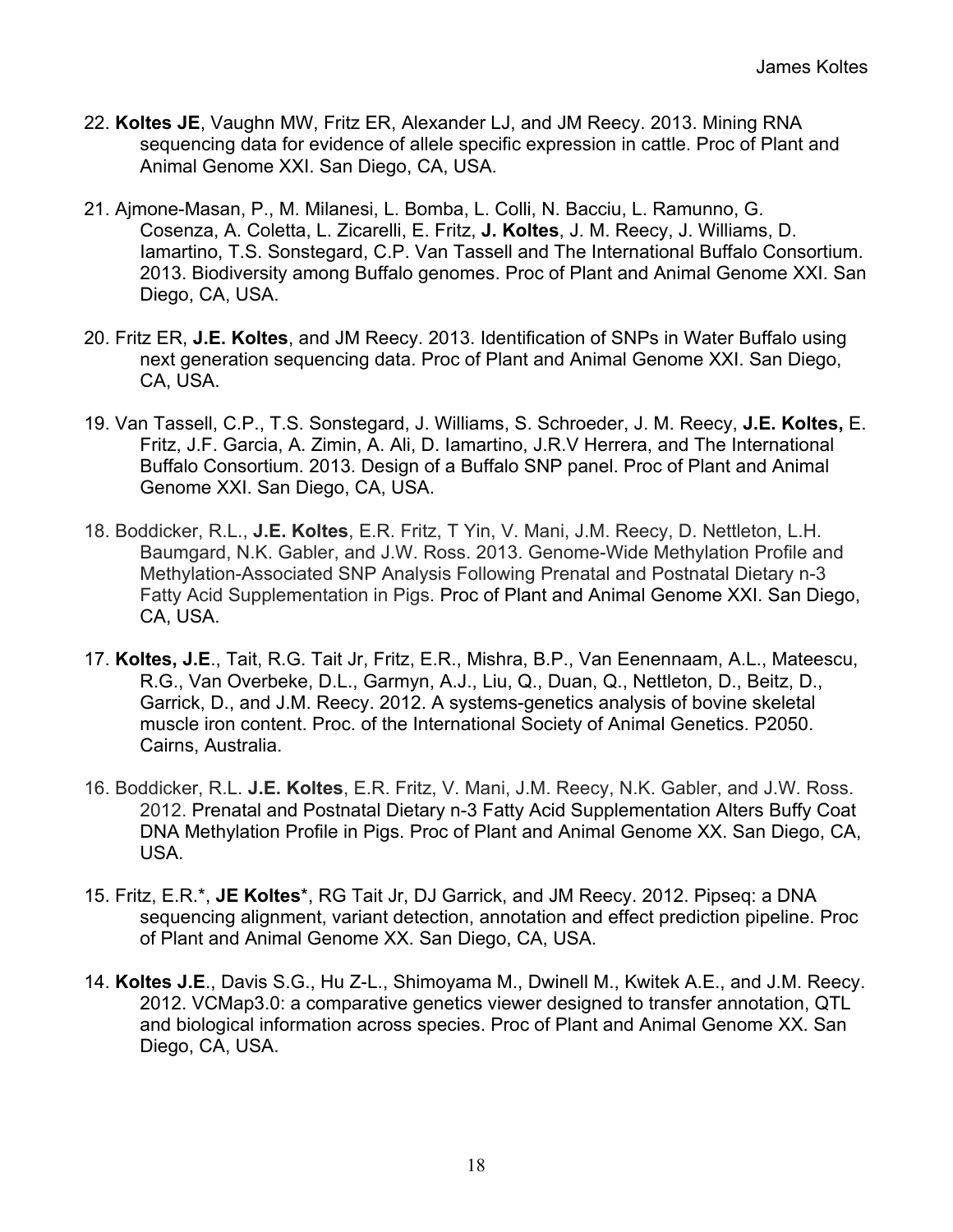- 13. **Koltes, J.E**., Tait, R.G. Tait Jr, Fritz, E.R., Mishra, B.P., Van Eenennaam, A.L., Mateescu, R.G., Van Overbeke, D.L., Garmyn, A.J., Liu, Q., Duan, Q., Beitz, D., Garrick, D., and J.M. Reecy. 2011. Investigating the genetic control of bovine skeletal muscle iron content. Int. Society of Anim. Funct. Genom. Dublin, Ireland.
- 12. Ganesan, S., Madden, J.A., Bhattacharya, P., **Koltes, J.E**., Devine, P.J., and A.F. Keating. DNA Repair Gene Expression Up-Regulation in Response to Phosphoramide Mustard Exposure in Cultured Rat Ovaries. 2011. SSR meetings.
- 11. Richter, E.L., Drewnoski, M.E., Ziemer, C.J., **Koltes, J.E**., Fritz, E.R., Kolte, A., Reecy, J.M., and S.L. Hansen. High Dietary Sulphur modifies volatile fatty acid profiles and increases hydrogen sulfide gas production. 2011. Midwest Animal Science Meetings. Des Moines, IA, USA.
- 10. **Koltes J.E**., Davis S.G., Hu Z-L., Shimoyama M., Dwinell M., Kwitek A.E., and J.M. Reecy. 2011. VCMap: A Comparative Genomics Viewer and Database Designed to Facilitate Genomic Discovery. Proc of Plant and Animal Genome XIX. (C899) p 267. San Diego, CA, USA.
- 9. **Koltes, J.E**., Bhatnagar, S., Broman, A., Chaibub Neto, E., Keller, M.P., Yandell, B.S.,and A.D. Attie. 2009. Development of methods and software to find candidate inter-tissue communication molecules mediating obesity and diabetes phenotypes. CIBM Annual Retreat. Madison, WI, USA
- 8. **Koltes, J.E.** and J.M. Reecy. 2006. Functional analysis of a *PRKG2* nonsense mutation in American Angus dwarf cattle. Proc. Of 30<sup>th</sup> International Society of Animal Genetics. (C476) p79. Puerto Seguro, Bahia, Brazil.
- 7. Grant, M.S., **J.E. Koltes,** and J.M. Reecy. 2006. The Effects of Myostatin on Skeletal Muscle Re-Growth Following Disuse Atrophy in Mice. J. Anim. Sci. 84 (Suppl. 2): p53.
- 6. **Koltes, J.E**., L.R. Totir, R.L. Fernando, and J.M. Reecy. 2006. Identification of a putative causal mutation for dwarfism in PRKG2. Proc of Plant and Anim. Genome XIV. (P527) p233. San Diego, CA.
- 5. **Koltes, J**., R. Totir, R. Fernando, and J. Reecy. 2005. Fine-mapping of a 2.8cM region associated with dwarfism in American Angus cattle. Proc. Of the 3<sup>rd</sup> symposium of Genet of Anim. Health (P24). Ames, IA.
- 4. **Koltes, J**., Z-L Hu, and J. Reecy. 2005. Localized development of a high resolution sequence comparative map of bovine chromosome 6. Proc of Plant and Anim. Genome XIII. (P523) p201. San Diego, CA.
- 3. Mishra, B., **J. Koltes**, R. Totir, R. Fernando, J. Cavanagh, M. Georges, W. Coppieters, and J. Reecy. 2004. Mapping of the gene causing disproportionate dwarfism in American Angus cattle. Proc. of the International Society of Animal Genetics. W003. Tokyo, Japan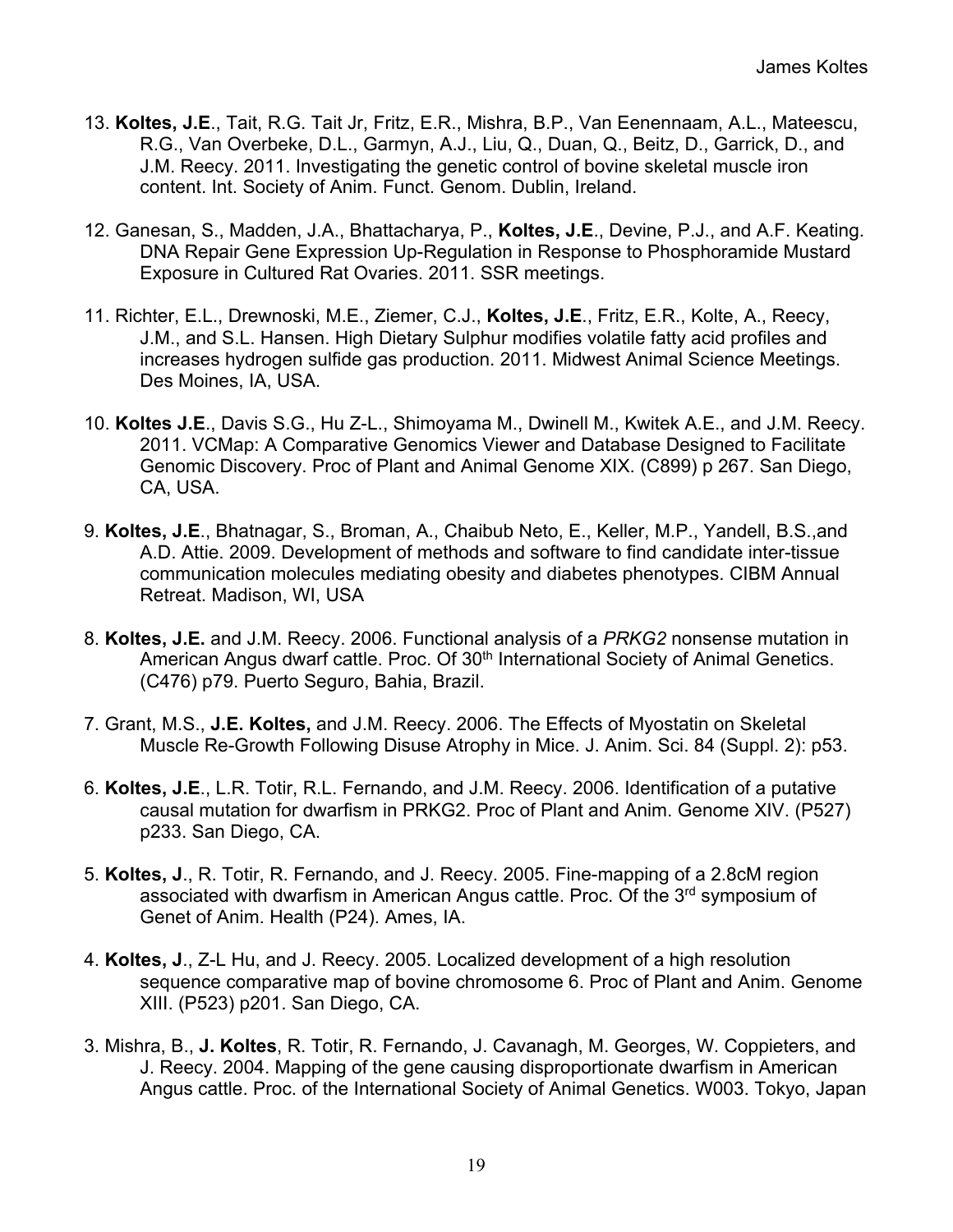- 2. Berger, P. J., **J. Koltes**, M. H. Healey, M. S. Ashwell, R. D. Shanks, H. Schlesser, and H. A. Lewin. 2003. Putative quantitative trait loci affecting perinatal survival in eleven Holstein families. J. Dairy Sci. 86(Suppl. 1): p161.
- 1. **Koltes, J**., P. J. Berger, J. C. M. Dekkers, M. H. Healey, M. S. Ashwell, R. D. Shanks, H. Schlesser, and H. A. Lewin. 2003. Evidence for major quantitative trait loci affecting perinatal survival in two elite Holstein sire families. Proc. The John M. Airy Beef Cattle Symposium. Visions for genetics and breeding. p131. Ed. J. M. Reecy. Johnston, IA.

#### INDUSTRY POPULAR PRESS ARTICLES

1. Christensen A, Cooper D, Fourdraine R, Griffiths B, Mathis C, **Koltes J**, Quick A, and M Utts. Farming out data-driven decisions. *Hoard's Dairyman* March 25, 2020 p. 185. Written as part of the Virtual Dairy Brain Coordinated Innovation Network advisory group for the corresponding USDA NIFA project.

#### RESEARCH REPORTS

- 12. Oconitrillo MJ, Wickramasinghe H. K. J. P., Stepanchenko N., Siberski CJ, **Koltes JE**, and J. A. D. R. N. Appuhamy. 2020. The Effects of a Zinc-Methionine Supplementation in High Producing Dairy Cows. Iowa State University Animal Industry Report.
- 11. **Koltes JE**, Poole DH, Schmitz-Esser S, Zhao J, Chewning S, Hubbell D III. and, Serao NVL. 2018. Development of new measurements and tools to mitigate fescue toxicosis in beef cattle. Iowa State University Animal Industry Report.
- 10. **Koltes J.E.** 2017. Genomic testing tips for beef cattle. Arkansas Cattleman's Report.
- 9. Su H., **J.E. Koltes**, and D. Garrick. 2016. Evaluating sequence-based customized SNP in addition to GeneSeek LD chip for predicting birth weight in beef cattle. Iowa State University Animal Industry Report.
- 8. Flemming, D.S., **J.E. Koltes**, A.D. Markey, C.J. Schmidt, C.M. Ashwell, M.F. Rothschild, M.E. Persia, J.M. Reecy and S.J. Lamont. 2015. Genomes of African chickens show evolutionary response to environmental stress. Iowa State University Animal Industry Report.
- 7. L. M. Kramer, **J.E. Koltes**, E.R. Fritz-Waters, M. Mayes, A. Markey, M. Saatchi, N.T. Weeks, and J.M. Reecy. 2014. Fatty acid SNP Interaction analysis in Angus Sired Beef Cattle. Iowa State University Animal Industry Report.
- 6. Schroyen, M., Steibel J.P., I. Choi, **J.E. Koltes**, C. Eisley, E. Fritz-Waters, J.M. Reecy, J.C.M. Dekkers, Rowland R.R.R., Lunney J.K., Ernst C.W., and C.K. Tuggle. 2014. Identifying Molecular Differences in Pigs with Extreme Phenotypes for Weight Gain and Viral Load in Response to PRRS. Iowa State University Animal Industry Report.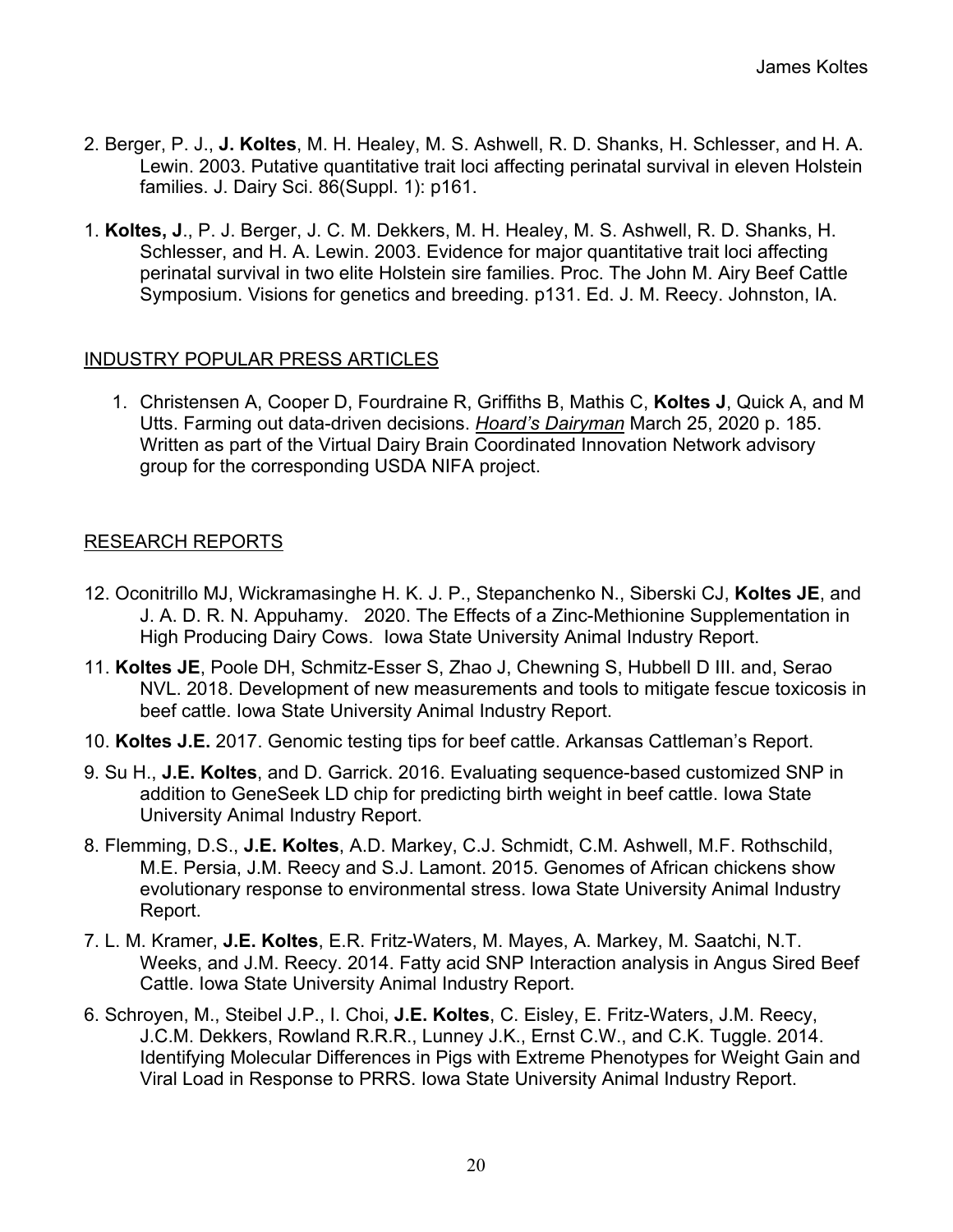- 5. Flemming, D.S., **J.E. Koltes**, E.R. Fritz-Waters, J.M. Reecy and S.J. Lamont. 2014. SNP discovery and genomic architecture of highly inbred Leghorn and Fayoumi chicken breeds using whole genome sequencing. Iowa State University Animal Industry Report.
- 4. Su H, **J Koltes**, M Saatchi, J Lee, R Fernando, and D Garrick. 2014. Characterizing Haplotype Diversity in Ten US Beef Cattle Breeds. Iowa State University Animal Industry Report.
- 3. Eisley CJ, E Fritz-Waters, I Choi, **JE Koltes**, N Boddicker, J Reecy, JK Lunney, S Carpenter, CK Tuggle, P Liu, and JCM Dekkers. 2014. Analysis of gene expression in a region associated with host response to porcine reproductive and respiratory syndrome virus challenge. Iowa State University Animal Industry Report.
- 2. **Koltes, J.E**., B.P. Mishra, L.R. Totir, R.L. Fernando, W. Coppieters, M. Georges, and J.M. Reecy. 2006. Angus dwarfism: the short story about ISU's discovery of a causal mutation for dwarfism in American Angus. Iowa State University Animal Science leaflet.
- 1. **Koltes, J.E**. and J.M. Reecy. 2006. NRSP-8 update of Iowa State University's molecular genetic research in beef cattle, highlighting the discovery of a putative causal mutation for Angus dwarfism. USDA NRSP-8 Research report. San Diego, CA.

# **PATENTS**

GENETIC TEST FOR THE IDENTIFICATION OF DWARFISM IN CATTLE – USPTO # 7,700,291

# **GRADUATE STUDENTS ADVISED**

### **Membership in Interdepartmental Programs**

Interdepartmental Genetics and Genomics Graduate faculty (IGG) Interdepartmental Bioinformatics and Computational Biology (BCB)

| <b>Students Advised as Committee Chair</b> |                                           |  |                           |  |  |
|--------------------------------------------|-------------------------------------------|--|---------------------------|--|--|
| <b>Name</b>                                | Major                                     |  | Degree Degree Start (end) |  |  |
|                                            | Cori Siberski Animal Breeding & Genetics  |  | PhD January 2020          |  |  |
|                                            | Kayla Lucas Animal Breeding & Genetics    |  | MS August 2019            |  |  |
|                                            | Abigail Jantzi Animal Breeding & Genetics |  | PhD August 2019           |  |  |

#### **Committee Member Appointments**

| <b>Name</b>               | <b>Major</b>               | <b>Degree</b> | <b>Degree Start</b> |
|---------------------------|----------------------------|---------------|---------------------|
| Lucas Koester             | VMPM                       | <b>PhD</b>    | 2018                |
| Josue Chinchilla-Vargas   | <b>Animal Science</b>      | PhD.          | 2019                |
| Thi-Hong-Ha Vu            | Bioinfo. & Comp. Bio (BCB) | PhD           | 2019                |
| Maria Oconitrillo Hidalgo | <b>Animal Science</b>      | МS            | 2019                |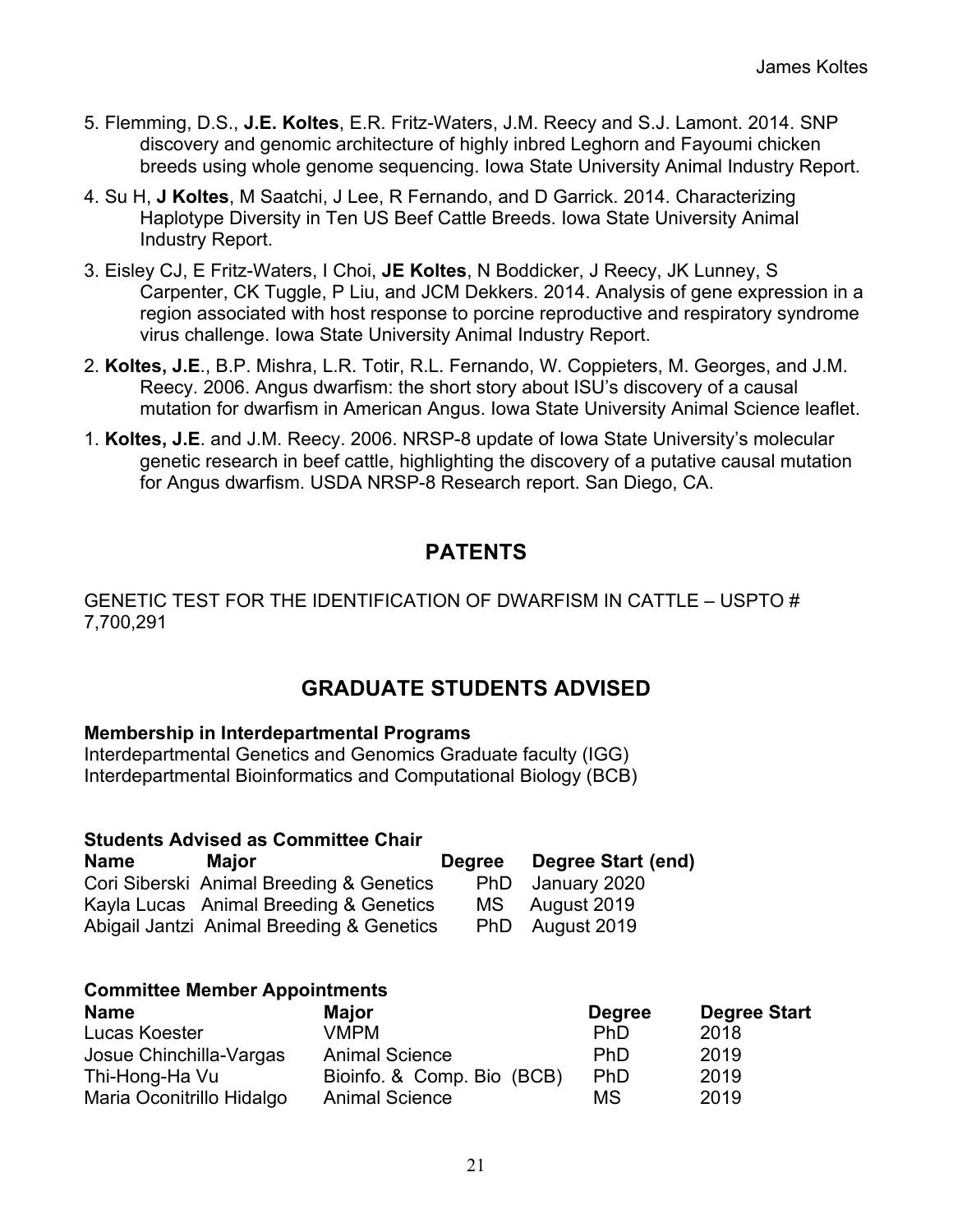| <b>Penxing Yang</b>                     | <b>BBMB</b>  | <b>PhD</b> | 2019 |
|-----------------------------------------|--------------|------------|------|
| Handagala Wickramasinghe Animal Science |              | <b>PhD</b> | 2020 |
| <b>Chiron Anderson</b>                  | Microbiology | <b>PhD</b> | 2020 |

| Adjunct Faculty at University of Guelph, Guelph, Ontario, Canada (Committee member) |                                       |               |                     |  |
|-------------------------------------------------------------------------------------|---------------------------------------|---------------|---------------------|--|
| <b>Name</b>                                                                         | <b>Maior</b>                          | <b>Degree</b> | <b>Degree Start</b> |  |
| Lucas Lopes                                                                         | <b>Animal Breeding &amp; Genetics</b> | <b>PhD</b>    | 2020                |  |

#### **COMPLETED GRADUATE PROGRAMS AS COMMITTEE CHAIR**

**Name Major Degree Degree Start (End)** 2. Cori Siberski Animal Breeding & Genetics MS August 2017 – December 2019 **Thesis:** Investigating automated sensor measures as possible indicator traits of feed intake and health traits in dairy cattle

1. Sarah Chewning (Arkansas) Animal Science MS June 2016 – July 2018 **Thesis:** Investigation of Bacterial Taxa as Biomarkers of Fescue Toxicosis and Heat Stress in Grazing Beef Cows

**COMPLETED GRADUATE PROGRAMS**- As Committee Member **Name Major Degree Degree Completed** Leticia Sanglard (ISU) Animal Breeding & Genetics MS March 2018

## **Visiting PhD students mentored** (as faculty)

#### **Name Dates at Iowa State Institute**

3. **Bruna Petry** 09/22/19 - 09/21/20 University of São Paulo, Brazil **Fellowship Project Title:** Functional Analysis of the SAP30 gene and it's relation to muscle development. **Funding:** FAPESP scholarship 2. **Marina Rocha** 07/01/18 – 12/31/18 Federal University of São Carlos, Brazil/ EMBRAPA **Fellowship Project Title:** Genome-wide methylation profile and co-methylation analysis applied to feed efficiency in Nelore cattle. **Funding:** FAPESP scholarship 1. **Andressa Lima** 02/01/18 – 07/30/18 Federal University of São Carlos, Brazil/ EMBRAPA **Fellowship Project Title** Identification of functional variants in regulatory regions associated with residual feed intake in Nelore cattle. **Funding: FAPESP** scholarship

#### **Visiting Scientists and Students mentored** (as a post-doc and student)

Visiting Scientists: Atul Kolte (2011), Chandra Mukhopadhyay & Thilak Pon Jawah Koilpillai (2012), Muhammad Saif Ur Rehman (2012), Amit Kumar Fnu (2013), Sanjeev Singh (2013), Lawrence Leslie Leo Prince Fnu (2013), Mir Asif Iquebal (2013), Sajidkhan Yusufzai (2013), Sarika Jaiswal (2013), Rajendran Ramanujam (2013), Varun Sankhyan (2014). Visiting PhD Students: Tassia Mangetti Goncalves (2014), Priscilla Silva Neubern De Oliveira (2013), Aline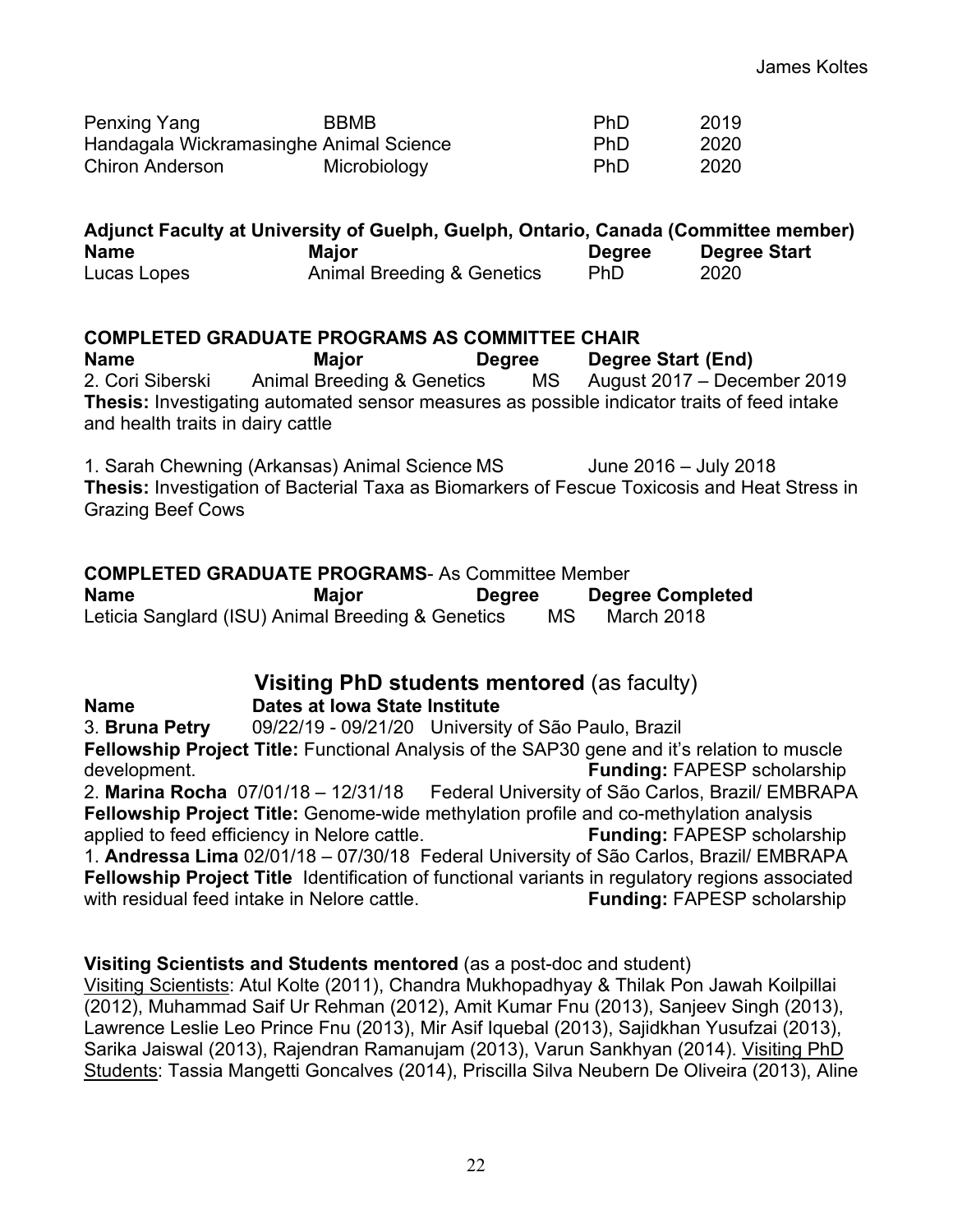Cesar (2013, 2015), Xuerong Yang (2012). *Veterinarians and Vet students*: Kathy Parton DVM, and Susan Piripi (2004 – 2007).

# **Post-Doctoral Mentor**

**Mentee Dates**

Marcela Marie de Souza November 2018 – December 2020

# **TEACHING EXPERIENCE**

### *Iowa State University*

- **Instructor:** Animal Science 434 Dairy Systems Management (Dairy Capstone). Instructor: 2020, 2019, co-Instructor: Fall 2018, guest lecturer 2017. Responsible for coordinate of lectures across dairy management topic areas, lectures, homework, development of assessments (quizzes and exams) and lab modules. Currently developing hands-on dairy lab experiences. (junior/ senior level, class size = 40-60)
- **Instructor:** Animal Science 351x Introduction to Domestic Animal Genetics. 2020. Responsible for development of the course, development of lectures, homework and assessments (quizzes and exams). (junior level, class size = 60)
- **Instructor:** Animal Science 210 Career Preparation in Animal Science. Spring, Fall 2018 and 2019 (4 semesters). Co-instructor 3 semesters (lead instructor Fall 2018.) Responsible for coordinating lectures/ speakers, grading and reviewing two drafts of resumes and cover letters as well as providing writing workshops and lectures. (sophomore level, class size = 110-130)
- **Instructor:** Animal Science 568 Animal Breeding and Genetics Seminar. Fall 2018. Coordinated students and guest speakers. (Graduate students, class size = 4)
- **Guest lecturer:** Animal Science 556 Current Topics in Genome Analysis. Spring 2018, 2020. Lectured on topics including bioinformatics, use of computing in biology, reuse of public data. (Two 90-minute lectures and a computer demo: graduate course, class size  $= 7$ )
- **Guest lecturer:** Biology/Genetics 313 Principles of Genetics. Fall 2018. Assisted in the development of a lab section, provided 3 lectures. (sophomore level, class size = 35)
- **Guest lecturer:** Animal Science 235 Dairy Cattle Science. Fall 2017, 2018. Presented one lecture on dairy cattle genetics & genomics. (October 2017: undergraduate course, class size = 100)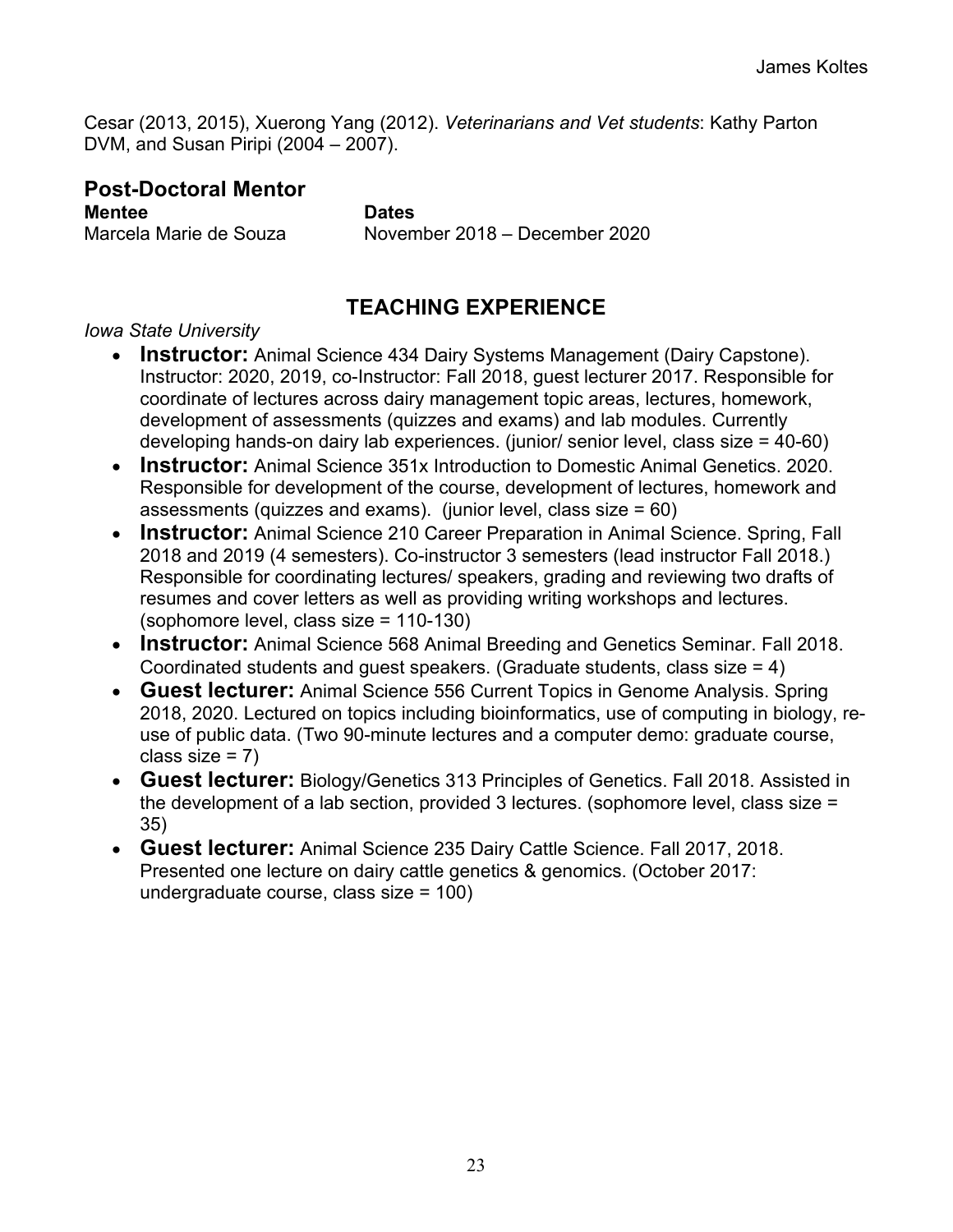### *University of Arkansas*

- **Instructor:** Animal Science 3133 Animal Breeding & Genetics. Spring 2016 to present. All basic topics of breeding and genetics including introductory population and quantitative genetics are introduced in this course. Class size = 32-55. (undergraduate course)
- **Guest lecturer:** Animal Science 5901: Graduate Seminar. Discussion will include basics of critical literature review (2 lectures). Fall 2016. Class size = 17.
- **Tutorial Instructor:** Introduction to Bioinformatics for Next-Generation Sequencing Analysis. Spring 2016 (April- May). Instructed participants on basic Unix, Perl, R, and command line driven NGS software for gene expression analysis. Class participates included faculty, research scientists, post-docs and students from Animal and Poultry Science. Class size = 16 participants.
- **Guest lecturer:** Animal Science 4452 Dairy Capstone. Spring 2016, 2017. Presented three lectures on dairy cattle genetics & genomics and its impact on the dairy industry. (April 2016: undergraduate course, class size = 20)
- **Guest lecturer:** Animal Science 5747 Advanced Analytical Methods in Animal Science. Fall 2016: Topics will include DNA analysis methods, Next Generation Sequencing (NGS) (6 lectures), and basics of data visualization with R software, Fall 2015: introduction to NGS technology, application and research in the Animal Sciences.  $(Class size = 15)$

### *Instruction as a Post-Doctoral Fellow at Iowa State University*

- **Guest lecturer:** Animal Science 556 Current Topics in Genome Analysis/ Evolutionary, Ecology and Organismal Biology 561X. Spring 2014. Lectured on topics including transcriptomics, RNAseq analysis methods, co-expression analysis, and systems genetics. (Two 90-minute lectures and a computer demo: graduate course, class size  $= 25$ )
- **Tutorial Instructor:** Introduction to Bioinformatics for Next-Generation Sequencing Analysis. Fall 2013. I developed a 10-week course for visiting scientists, post-docs and graduate students to instruct participants on basic Unix, Perl, R, and command line driven NGS software. Topics covered included basic programming for bioinformatics, sequence alignment, sequence assembly, SNP calling, RNA-seq analysis, data visualization with R, variant annotation, iPlant/ iAnimal analysis. This class was cotaught with Eric Fritz. Class size = 18 (voluntary participants)
- **Instructor**: Animal Science 352 Animal breeding and genetics. Mentored by: Dr. Diane Spurlock, Fall 2011. Responsibilities included: presenting 6 lectures, weekly quizzes, teaching 4 labs with 3 sections (12 total), developing one exam and meeting weekly to evaluate material and progress with Dr. Spurlock. Class size = 87 (undergraduates)
- **Instructor**: Animal Science 345 Animal growth and development. Mentored by: Dr. Ted Huiatt, Spring 2011. Responsibilities included: presenting lectures, developing weekly quizzes, wrote one full exam and helped develop, proctor and evaluate all exams, met regularly with Dr. Huiatt to discuss teaching topics, grading, etc. I also developed learning materials on bone growth and develop for this course related to my PhD work on dwarfism. Class size = 24 (undergraduates)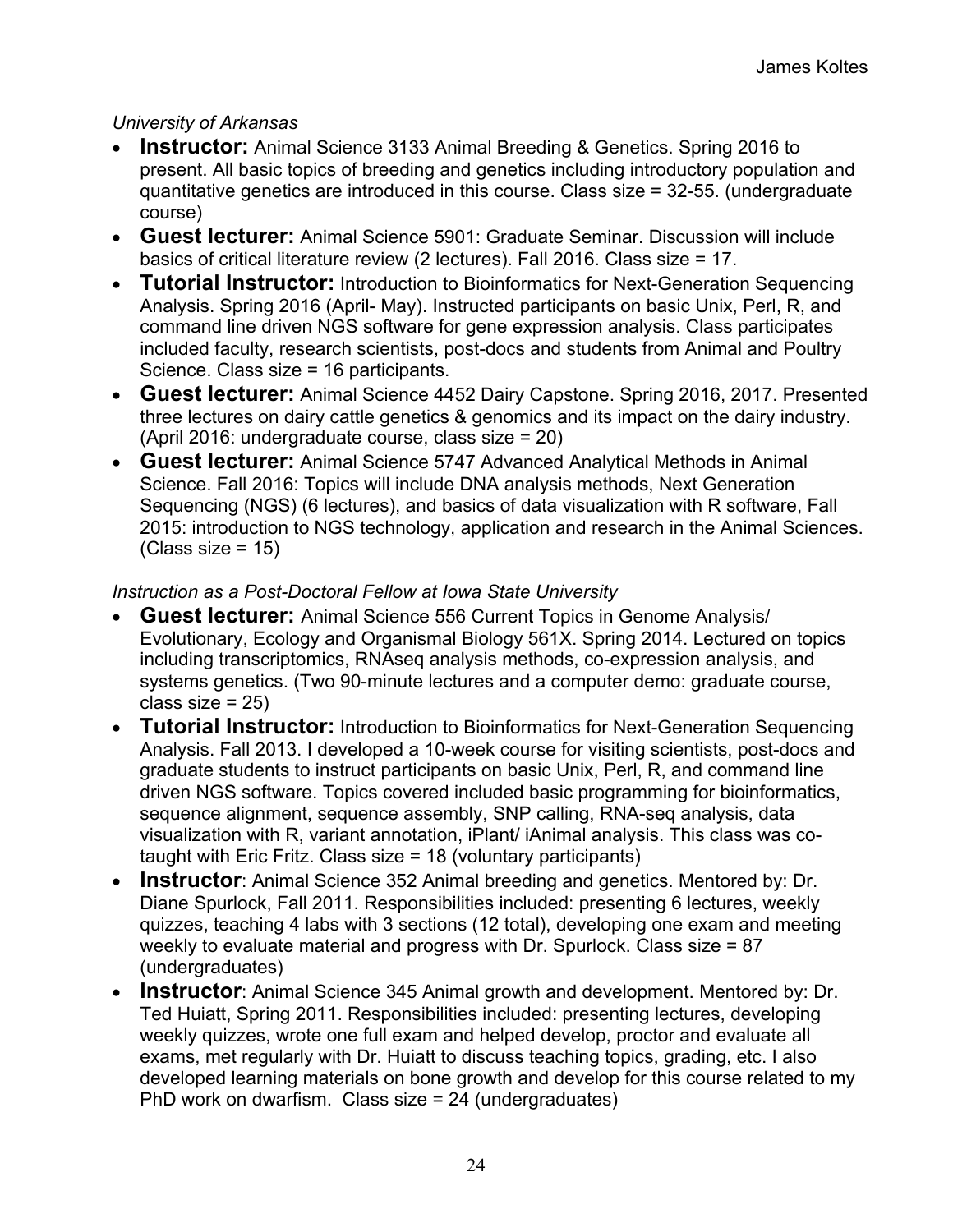*Instruction as a PhD student at Iowa State University*

- **Lecturer**: Animal Science 345 Animal growth and development along with Dr. Reecy, 2007; guest lecturer, 2006, 2007. (undergraduates)
- **Guest lab instructor:** Animal Science 360 Fresh meats: muscle growth and development (2006, 2002) (undergraduates)
- **Teaching assistant:** Animal Science 352 Livestock improvement through animal breeding (2004)

### *Teaching experience as an undergraduate at the University of Wisconsin-Madison*

- **Teaching assistant**: Farm and Industry Short Course Genetic Improvement of Dairy cattle (2001)
- **Guest lecturer**: Dairy Science 272 Pre-capstone seminar: Internship experience in animal genetics (2000)

*Training*

• Howard Hughes Medical Institute teaching workshop. UW-Madison. Fall 2009

### *Undergraduate Student Mentor:*

*Iowa State University* As Faculty (September 2017 to present) Undergraduate students:Emma Persoon (2019), Aaron Geurts (2018), ;2 lab meeting students, Kendra Spier (2018), Aaron Gerdts (2018-present), Kayla Lucas (2018-2019), Alyssa Lehman (2018-2019), Emma Persoon (2018-2020), Leonora James (2020-present), Jenna Trenhaile (2020-present), Katrina Lee (2020), Kristi Mensen (2020)

*University of Arkansas* **As Faculty (July 2015 to July 2017)** Undergraduate students: Dayanera Ward (2016), Julie Atchley (2016-2017), Abby Ratton (2016-2017), Lauren Zell (2017).

*As student and post-doc at Iowa State University* (August 2010 to June 2015) Undergraduate Students: Aracely Acevado, Julie Collins, Brandon Cornilieus, Andrea Moe, Nicole Rutscher. High School Student: Jessica Frerichs

#### **Undergraduate Honors Theses Advised University of Arkansas**

| _ _ _ _ _ _ _ _ _ _ _ _ _ _ _ _ _ _ _ _<br><b>Name</b> | <b>Thesis Topic</b>                                     | <b>Date Completed</b> |
|--------------------------------------------------------|---------------------------------------------------------|-----------------------|
|                                                        | Julie Atchley RNA-seq analysis of whole blood in cattle | 4/2/18                |
|                                                        | Abby Ratton Vaginal microbiome analysis in cattle       | 8/2/18                |

### **Undergraduate Advising**

Advising Undergraduate Students (currently 29) August 2017 to Present

# **PRESENTATIONS & INVITED SEMINARS**

Presentations

**37 total seminars presented (16 invited talks)**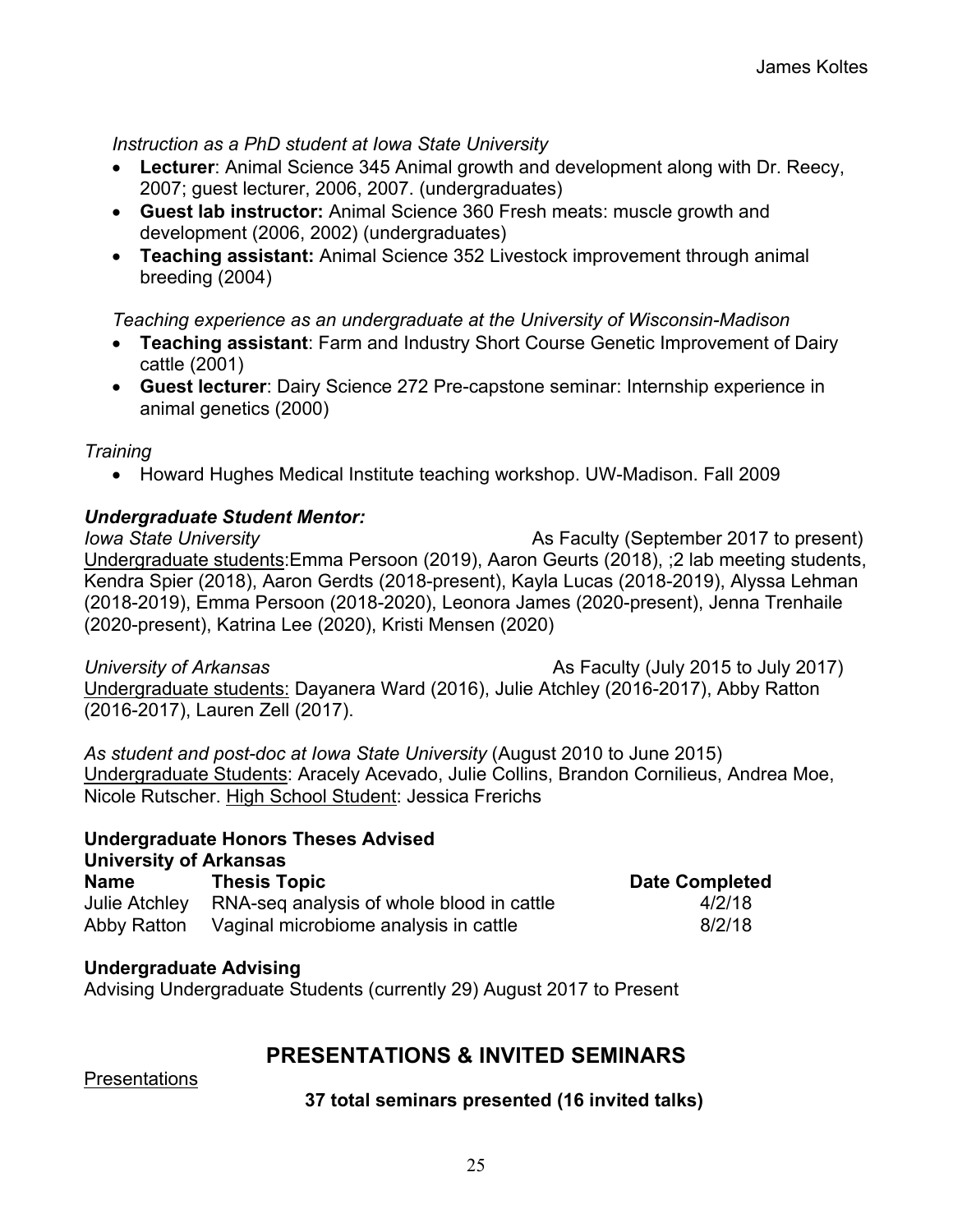- 1. PASE successes around the US. 2020 Iowa State Precision Animal Science and Engineering (PASE) virtual organizational meeting. (December 15, 2020)
- 2. **Invited Talk**: What's new in the December 2020 Dairy Genetic Evaluations. ISU Dairy Extension Monthly Webinar. (virtual presentation: December 8, 2020)
- 3. **Invited Talk**: US FAANG: Next steps and collaborative opportunities. 2020. FAANG-EU Shared Workshop: Foundation for the Future. Wellcome Genome Campus, Hinxton, Cambridge, UK (February 26, 2020)
- 4. **Invited Talk**: Application of Genomics and Sexed Semen to Maximize Profits. Dairy Discussions 2019: Making Genetic Decisions Profitable. Orange City, IA (ISU Dairy Extension program; December 3, 2019)
- 5. Automated collection and processing of precision livestock data for use in animal breeding. Animal Breeding and Genetics Seminar, ISU (November 22, 2019)
- 6. **Invited Talk**: Precision dairy is here to stay. World Dairy Expo, Madison, WI October 1, 2019
- 7. **Invited Talk**: Automated collection and processing of data in livestock farms. Within the session, Advancing Artificial Intelligence in Dairy farms at ADSA Cincinnati, OH June 2019.
- 8. Preliminary Evaluation of Sensor data as Proxies for Efficiency and Health Traits in Holstein Dairy Cattle. 1<sup>st</sup> Annual Precision Livestock Farming meeting, Ames, IA. (December 6, 2018)
- 9. Investigation of breed effects and novel phenotypes impacting fescue toxicosis in beef cattle. Animal Breeding and Genetics Seminar, ISU (Fall 2018)
- 10.Investigating Host-Genetic Mechanisms Associated with Fescue- and Heat-Stress Tolerance in Cattle. Plant and Animal Genome XXVI. (2018)
- 11.Interaction between the host and microbiome in pigs: Is it epigenetic? Animal Breeding and Genetics Seminar, ISU (Fall 2017)
- 12.**Invited Talk**: Automated collection of heat stress data in livestock: new technologies and opportunities. National Animal Science Meeting new technologies session. USA. Baltimore, MD, USA (July 2017)
- 13.**Invited Talk**: Interaction between host and microbiome and epigenetic communication between the two in pigs. Workshop on OMICS strategies applied to livestock science. Hosted by ESALQ/University of San Paolo: Piracicaba, Brazil (April 24-28, 2017)
- 14.**Invited Talk**: Can nurture modify nature? Investigating the impact of omega3 fatty acids on DNA methylation in pigs. Workshop on OMICS strategies applied to livestock science. Hosted by ESALQ/University of San Paolo: Piracicaba, Brazil (April 24-28, 2017)
- 15.**Invited Talk**: Efforts to develop genetic & genomics strategies to improve fescue tolerance in cattle. Division of Agriculture/ University of Arkansas Livestock and Forestry Research Station Field Day. Batesville, AR. (April 18, 2017)
- 16.**Invited Talk**: In search of novel phenotypes and biomarkers associated with tall fescue and heat tolerance in crossbred beef cattle. Presented at the Animal Genomics and Adaptation to Climate Change workshop of Plant and Animal Genome XXIV. (January 18, 2017)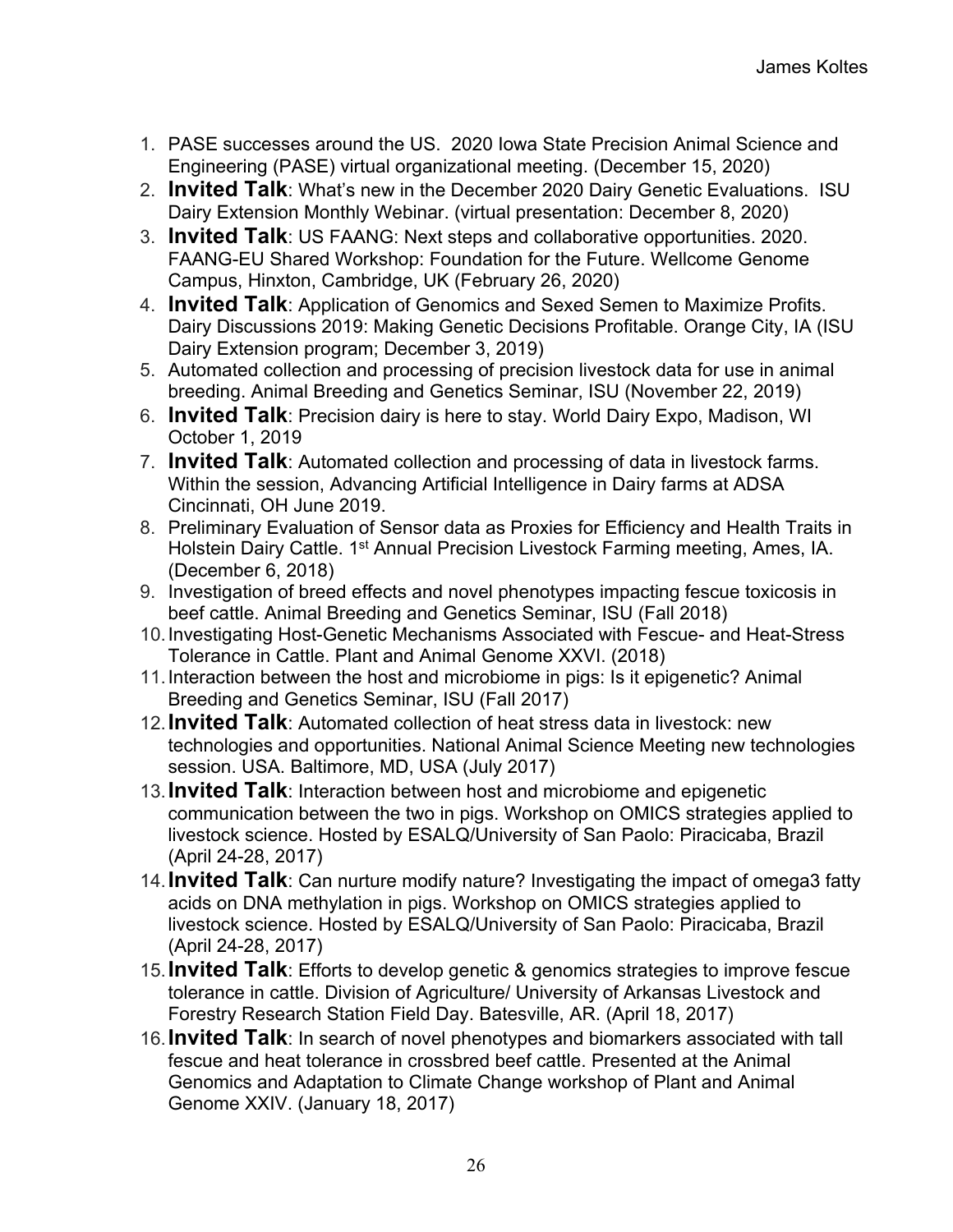- 17.Genes in cattle, genes in humans, understanding the complexities of iron regulation. Sigma Xi lecture to the University of Arkansas. October 28, 2016
- 18.**Invited Talk**: Opportunities for genomics to improve beef cattle profitability. Arkansas Cattleman's Association. Ft. Smith AR. (Aug. 12<sup>th</sup>, 2016.)
- 19.**Invited Talk**: Mining functional genomics and epigenetics data with livestock EpiDB. The 35th International Society of Animal Genetics. Salt Lake City, USA. (2016)
- 20.**Invited Talk**: Current tools in beef cattle breeding: what's worth the money? Division of Agriculture/ University of Arkansas Livestock and Forestry Research Station Field Day. Batesville, AR. (2016)
- 21.**Invited Talk**: Leveraging genetics, genomics, and epigenetics to advance animal breeding. Plant Pathology Seminar, University of Arkansas. (2016)
- 22.**Invited Talk**: EpiDB: An omics data resource for cattle. Plant and Animal Genome XXIV. (2016)
- 23.Nurture modifies nature: Investigating the impact of omega3 fatty acids on DNA methylation. Animal Breeding and Genetics Seminar, ISU (2013)
- 24.Accelerating livestock genomics with iAnimal. Plant and Animal Genome XXI. (2013)
- 25.Design of a Buffalo SNP panel. Plant and Animal Genome XXI. (2013)
- 26.**Invited Talk**: A systems-genetics analysis of bovine skeletal muscle iron content. National Animal Science Meeting Animal Breeding and Genetics section on systems biology, Phoenix, AZ, USA. (2012)
- 27.Investigating the role of maternal nutrition on fetal growth in beef cattle using transcriptional profiling. Animal Breeding and Genetics Seminar, ISU (2012)
- 28.VCMap3.0: a comparative genetics viewer designed to transfer annotation, QTL and biological information across species. Plant and Animal Genome XX. (2012)
- 29.A comparison of the transcriptomes of extreme animals for bovine skeletal muscle iron content. Iowa State Illumina Sequencing Workshop. (2011)
- 30.Exploring the genetics of iron content in beef: implications for Hemochromatosis? Department of Animal Science Seminar. Iowa State University. (2011)
- 31.Virtual Comparative Map: A comparative genomics viewer & database designed to facilitate genomic discovery. Plant and Animal Genome XIX. (2011)
- 32.Discovery and Characterization of a causative mutation for bovine dwarfism in cyclic-GMP-dependent, type II, protein kinase (PRKG2). Dairy Science Department Seminar. University of Wisconsin-Madison. (2010)
- 33.Discovery and Characterization of a causative mutation for bovine dwarfism in cyclic-GMP-dependent, type II, protein kinase (PRKG2). CIBM seminar. University of Wisconsin-Madison. (2010)
- 34.Molecular dissection of dwarfism in American Angus. Interdepartmental Genetics Seminar. Iowa State University, Ames. (2005)
- 35.Fine-mapping of the genomic region associated with disproportionate dwarfism in Angus cattle. Interdepartmental Genetics Seminar. Iowa State University, Ames. (2004)
- 36.Fine-mapping of the locus associated with dwarfism in Angus cattle. Animal Breeding & Genetics Seminar. Iowa State University, Ames. (2004)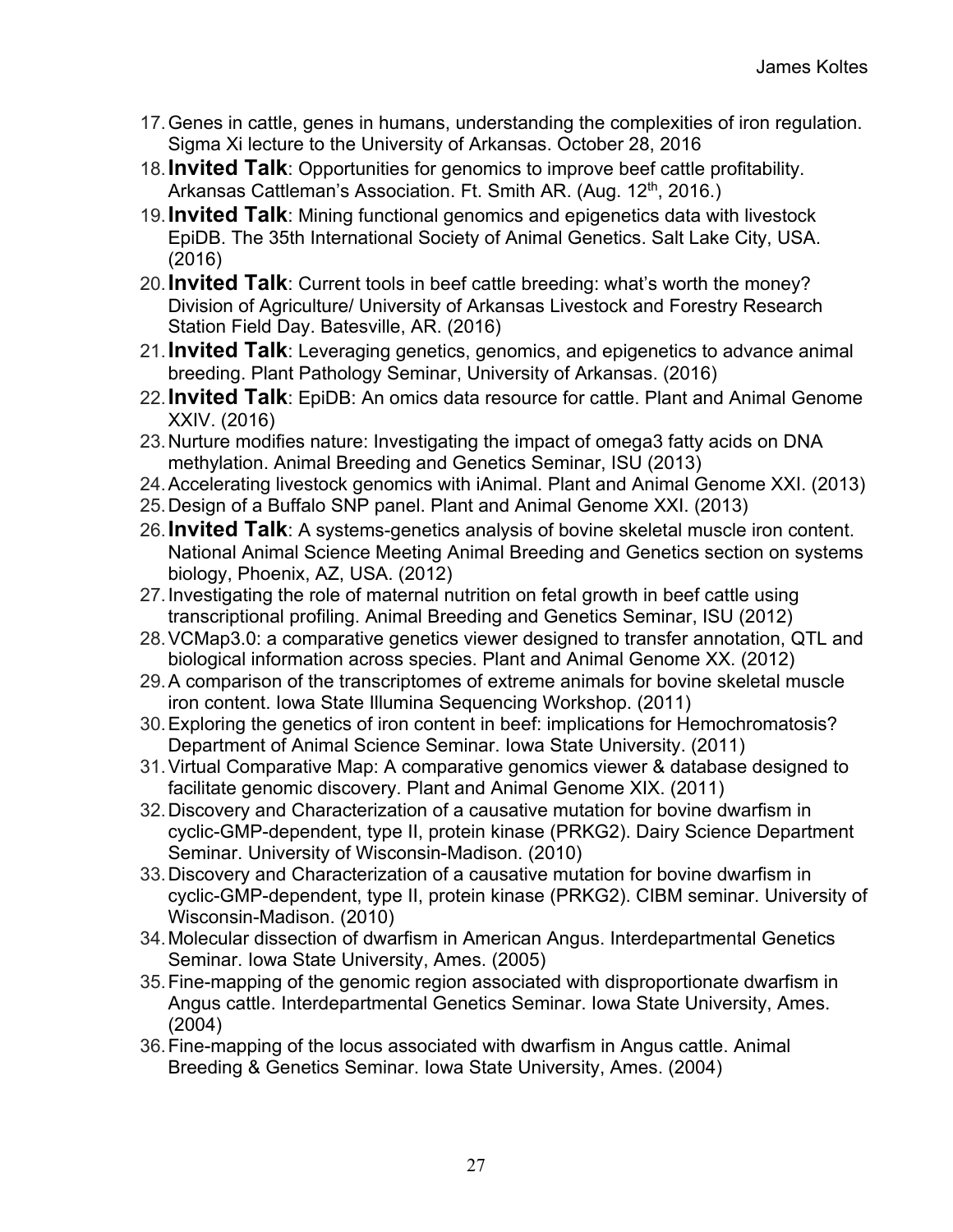37.Report on the stillbirth QTL mapping project in Holsteins at ISU. NC State S1008 Dairy cattle survival meeting. Raleigh, NC (2003)

# **LEADERSHIP & SERVICE**

#### *Professional Service*

#### **USDA National Animal Genome Research Program (NAGRP) Livestock Joint-Bioinformatics Coordinator** (October 2018 – October 2023) Role: joint-coordinator with Drs. Fiona McCarthy and Jim Reecy.

**Co-organizer of the Precision Animal Science and Engineering virtual meeting**  (December 2020). Role: Involved in securing funding, helping to organize the meeting and organizing with Drs. Ken Stalder and Anna Johnson. The objective of the meeting was to help foster the development of interdisciplinary research teams studying the use of precision technologies for phenotyping and management for research and application.

**FAANG coordination with EU- February 2020 trip to Hinxton, UK.** (February 2020). Role: Represented the US FAANG project to provide updates on US FAANG projects and foster collaborations between US and EU research groups.

**Organization of the USDA Genome to Phenome Blueprint Meeting** (January 2020) Role: Involved in the organization of the USDA animal genetics blueprint meeting at PAG 2020 to help identify priorities for funding and discuss NRSP8 priorities in the development of a new NRSP8 program for animal genetics research.

#### *Invited as delegate for NIH-NHGRI* **Strategic Planning Workshop: Perspectives in Comparative Genomics and Evolution.** Comparative Genomics and Evolution.

Role: Moderated a session on systems biology and participated in discussions on make nonmodel organisms (including livestock) more competitive for NIH funding. Participation in the meeting was intended to generate ideas for joint grant proposals and prioritizing funding opportunities for comparative genomics research jointly for NIH, NSF and USDA-NIFA. I was also asked to help write a whitepaper in response to the meeting. (Funded- NSF travel grant.)

**NRSP8 future proposal planning committee.** (January 2019 – present) Role: Involved in planning and writing a new national animal genome research program multistate grant to develop community bioinformatics and genomics resources for livestock.

### **Precision Livestock Farming (PLF) Workshop planning committee member**

(August- December 2018)

Role: Involved in organizing the Iowa State PLF meeting at the intersection of academia and industry in Ames, IA on December 6, 2018 at the Scheman building.

**Co-organizer of USDA research planning conferences: (1) Livestock High-throughput phenotyping (HTP)and Big Data meeting; and (2) USDA Blueprint: Genome to Phenome meeting** (November 2017)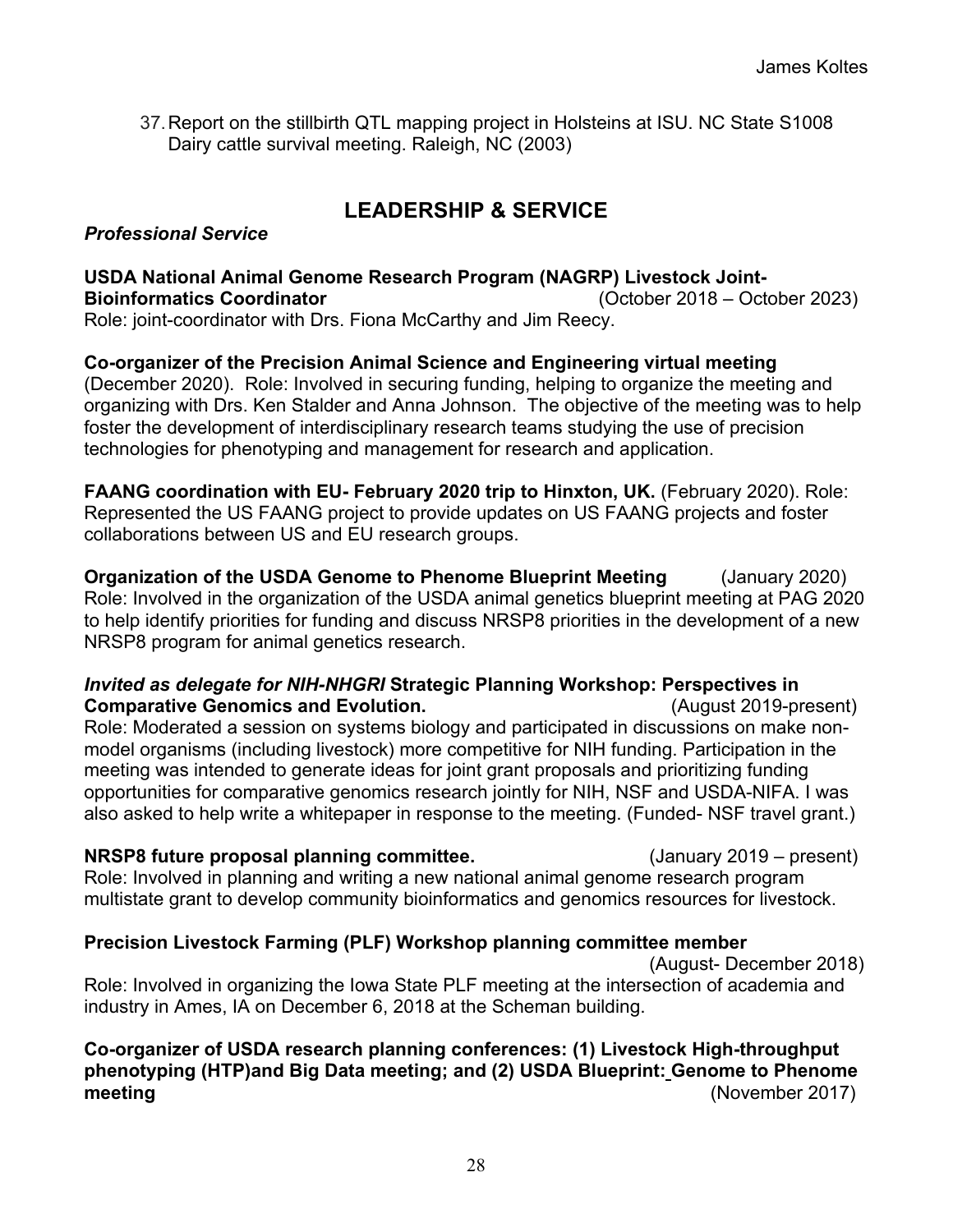Role: Involved in securing funding and helping to run and organize the meeting (for more details, see grant funding description above.) Both meetings were held in Beltsville, MD with the goal of developing new research priorities and goals in Animal Breeding and Genetics and precision livestock applications across all disciplines in the animal sciences.

**Midwest Animal Science Meeting Committee Member** (March 2017-March 2019) Role: Involved in organizing the Animal Breeding and Genetics Program for the Midwest meeting (Omaha, NE). Responsibilities included providing ideas for session topics, reviewing abstracts, moderating sessions and organizing and chairing a session on FAANG in March 2019.

### **National Animal Science Meeting Breeding & Genetics Committee Member:**

(August 2016-August2019) Role: Responsibilities included identifying session speakers, reviewing abstracts and chairing meeting sessions.

### **Member of the Functional Annotation of Animal Genomes Consortium**

 (January 2015-present) Role: I am a member of the gene expression (RNA-seq.), methylation, long non-coding RNA, and ChIP-seq. analysis groups as well as the bioinformatics/ data analysis sub-committees.

# **Associate Chair, Gordon Research Seminar on Quantitative Genetics and Genomics**

 (December 2011- March 2013) Role: Helped to organize student and keynote speakers for the GRS, reviewed participant abstracts, assisted in writing a USDA grant for the GRC/GRS and chaired sessions at the GRS and GRC.

#### **Service to Professional Societies Manuscript Reviewer for:**

### o Animals 2020

- o Animal Genetics 2006, 2010, 2013, 2016, 2017, 2018
- o Animal Journal 2010-2012
- o BMC Genetics 2011
- o BMC Genomics 2013, 2015, 2017, 2018, 2019, 2020
- o Domestic Animal Endocrinology 2015
- o Frontiers in Genetics 2019, 2021
- o Frontiers in Physiology 2017
- $O$  G3 2019
- o Genes 2019, 2020
- o Genome Biology 2012
- o Journal of Agriculture and Food Research 2020
- o Journal of Animal Science 2013, 2016, 2017, 2018, 2020
- o Journal of Dairy Science 2015, 2016, 2018, 2021
- o Mammalian Genome 2006
- o Marine Biotechnology 2014
- o Meat Science 2017, 2018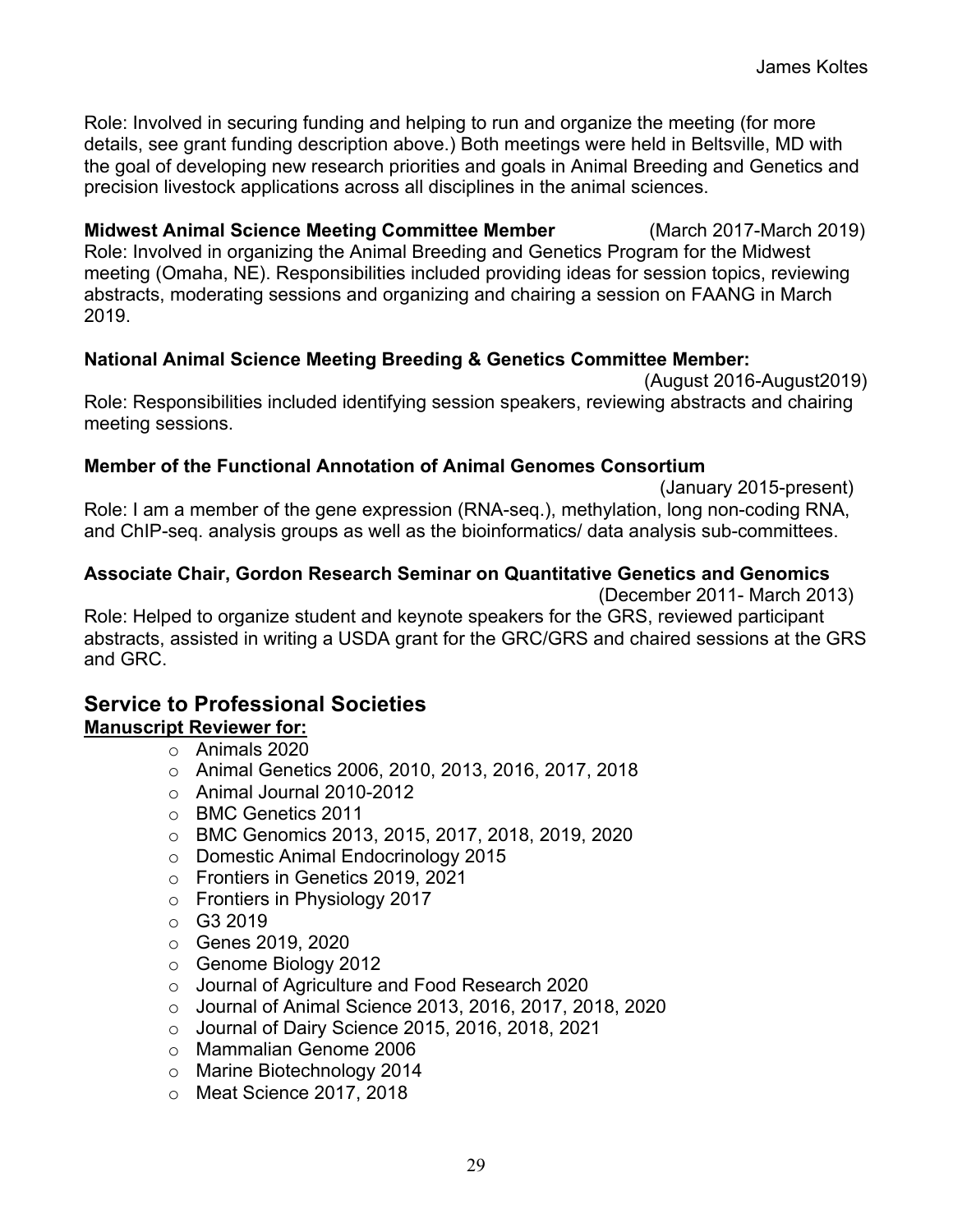- o Plant Physiology 2012
- o Poultry Science 2017, 2019
- o PLOS One 2015, 2016
- o Scientific Reports 2018, 2019

Animal Industry Reports Reviewer 2021

Peer Reviewer for USMARC journal articles 2015

**Text Book reviewer:** Molecular and Quantitative Genetics, edited by Hasan Khatib. Role: Edited one chapter. 2013

#### **Grant Reviewer for:**

Mitacs (Canada) ISU PIRI/PIRS USDA AFRI **BARD** 

### **Scientific Advisory Board Member:**

- 1. NSF funded FAANGmine project December 2019 present
- 2. USDA-FACT Coordinated Innovation Network Committee for Developing a Dairy Brain: The Next Big Leap in Dairy Farm Management Using Coordinated Data Ecosystems. October 2019 – present

## **Service to the Department of Animal Science at Iowa State University**

• ISU Dairy Advisory Group 2020 • **Hiring committee** for ISU Assistant Professor of Dairy Teaching 2020 • **Chair** Departmental IT committee (2017 to present) • **Chair** Departmental IT working group (transitioning departmental IT to college/university IT systems) (2017 to present) • Departmental seminar committee (2017 to present) • Departmental hiring committee, IT staff (2018)

**University Service:** High Performance Computing Committee (2018 to present)

**CALS College Service:** panel member on, "the job hunt and roles of a new assistant professor," to graduate students as part of a CALS graduate student services workshop (February 2018)

# **Service to the Department of Animal Science, University of Arkansas**

| Arkansas High Performance Computing Center (AHPCC) steering committee member       |                 |
|------------------------------------------------------------------------------------|-----------------|
|                                                                                    | $(2015 - 2017)$ |
| • University of Arkansas Division of Agriculture (AGRI) High Performance Computing |                 |
| Committee                                                                          | $(2015 - 2017)$ |
| Departmental facilities planning committee                                         | $(2015 - 2017)$ |